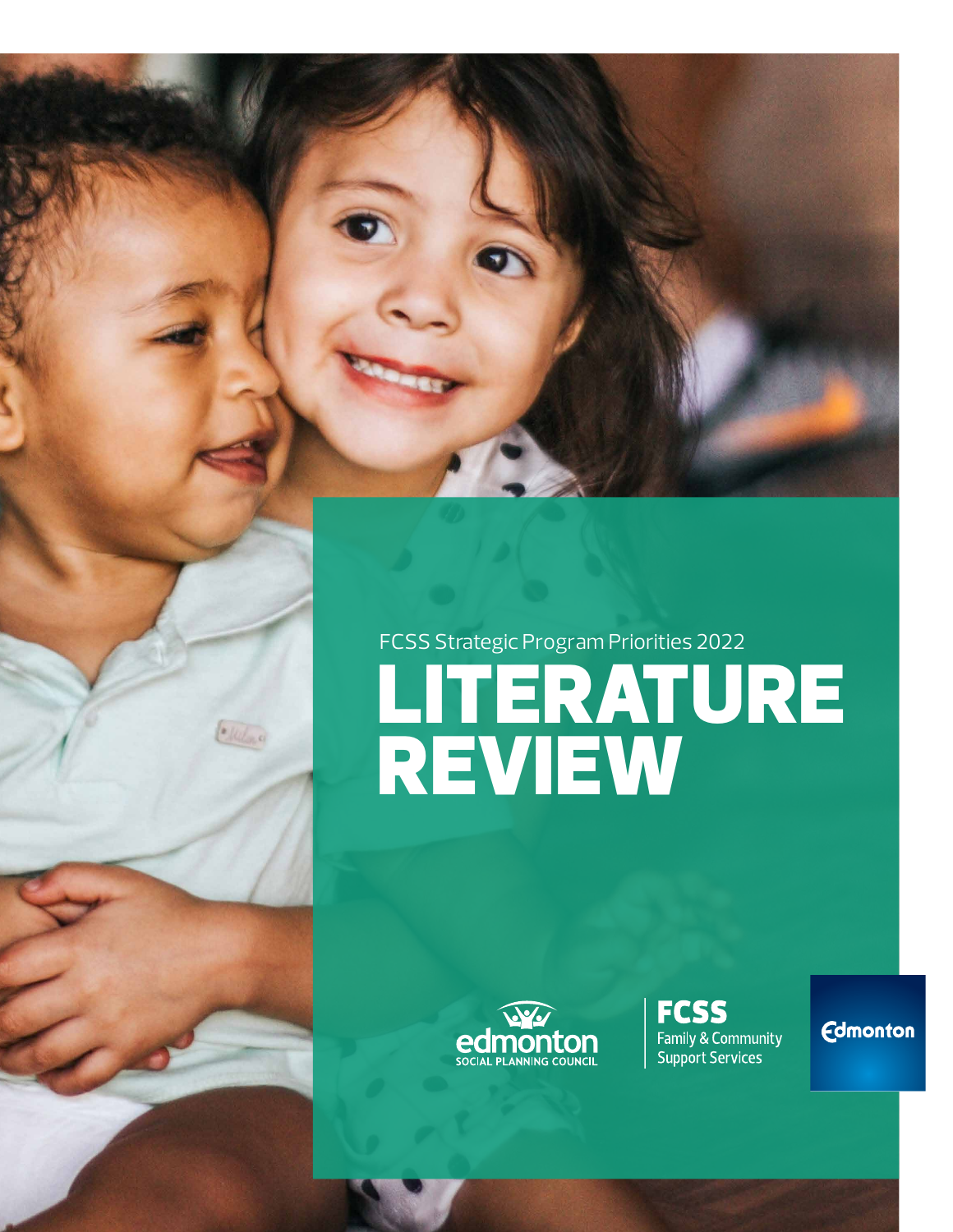# TABLE OF CONTENTS

### 1 [SOCIAL INCLUSION](#page-2-0)

### 2 | SECTION 1: HEALTHY S[OCIAL EMOTIONAL DEVEL](#page-3-0)OPMENT

[What Is Social Emotional Development?](#page-3-0)  [Social Emotional Development and Social Inclusion](#page-3-0) [The Research: Child Development](#page-4-0) [COVID-19 and Social Emotional Development](#page-5-0) [Conclusion](#page-6-0)

### **6 | SECTION 2: [POSITIVE MENTAL HEALTH](#page-7-0)**

[What Is Positive Mental Health?](#page-7-0) [Social Inclusion and Positive Mental Health](#page-7-0) [The Research: Determinants of Mental Health](#page-7-0) [COVID-19 and Mental Health Promotion](#page-11-0) [Conclusion](#page-12-0)

### 12 | SECTION 3: [HEALTHY RELATIONSHIPS](#page-13-0)

[What Are Healthy Relationships?](#page-13-0) [Healthy Relationships and Social Inclusion](#page-13-0)  [The Research: Family Violence](#page-13-0) [Senior Abuse Prevention](#page-17-0) [COVID-19 and Healthy Relationships](#page-18-0) [Conclusion](#page-18-0)

#### 18 | SECTION 4: [POVERTY REDUCTION AND HOMELESSNESS PREVENTION](#page-19-0)

[What is Poverty Reduction and Homelessness Prevention?](#page-19-0)  [Social Inclusion and Poverty Reduction, Homelessness Prevention](#page-19-0)  [The Research: Risk Factors for Homelessness and Poverty](#page-20-0) [COVID-19 and Poverty Reduction, Homelessness Prevention](#page-22-0) [Conclusion](#page-23-0)

### 23 [REFERENCES](#page-24-0)

*Acknowledgement:*

The Edmonton Social Planning Council is an independent, non-profit, non-partisan social research organization, with registered charitable status. Our focus is social research, particularly in the areas of low income and poverty. This Literature Review was written by the Edmonton Social Planning Council on behalf of Edmonton Family & Community Support Services.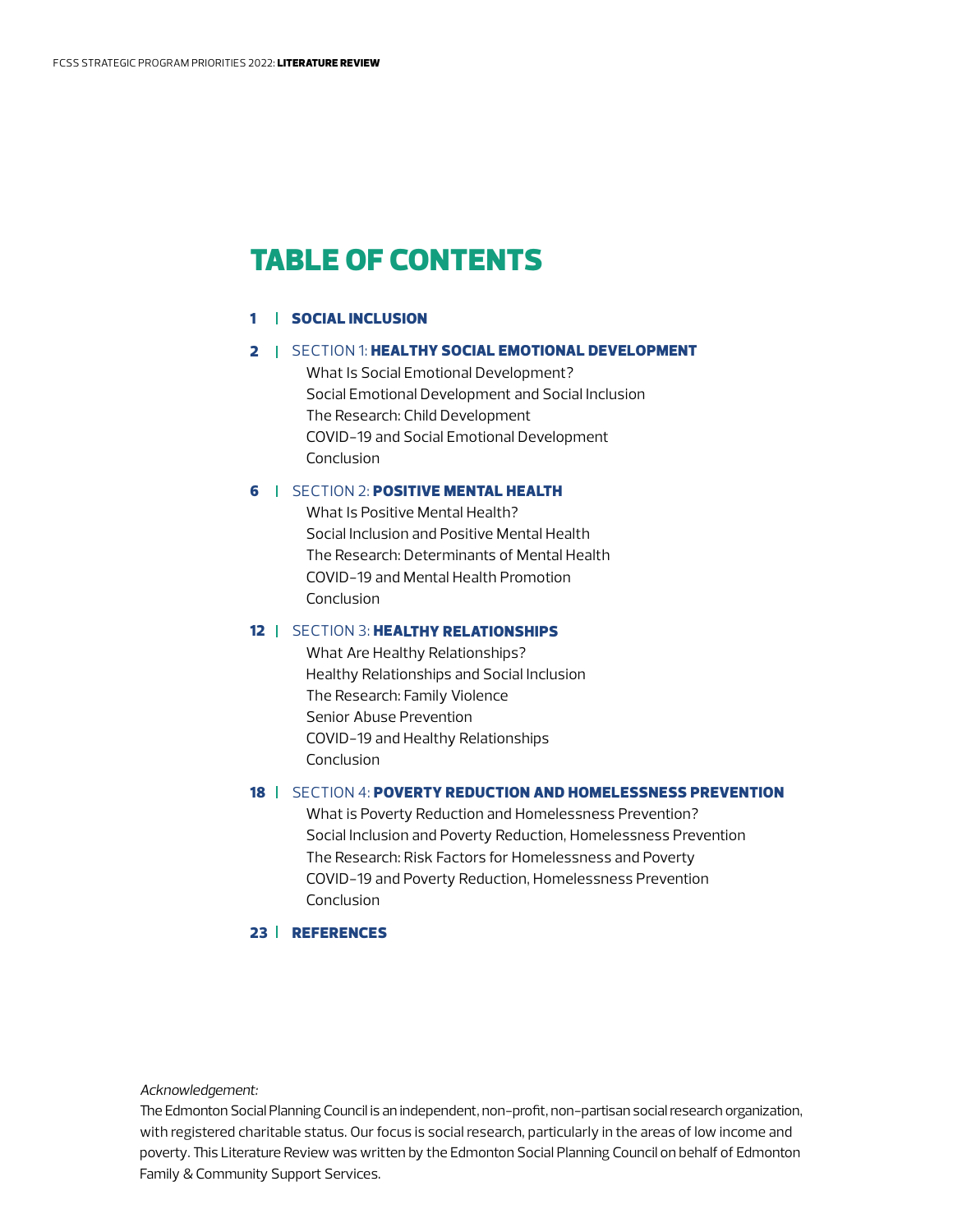# <span id="page-2-0"></span>SOCIAL INCLUSION

There is no single definition of social inclusion. In general, a community that is socially inclusive encompasses values of respect, dignity, and empowerment. Though often explored in terms of economic inclusion, social inclusion is more than accessing income and employment; it speaks to capacity, well-being, and participation in community. It is an approach to ensure that everybody is "able to participate as valued, respected, and contributing members of society. . . . [and] calls for a validation and recognition of diversity as well as a recognition of the commonality of lived experiences" (Mitchell & Shillington, 2002, p. viii–ix).

Conversely, exclusion from social, cultural, and recreational activities increases isolation, which restricts an individual's ability to build meaningful relationships and establish a sense of belonging (Hamfelt, 2019). Factors that can result in social exclusion, or marginalization, are varied—including struggles with health and mental health, financial instability, education, housing, and food security.

Social inclusion has been used as a framework to address public policy in Canada since the 1980s. Inclusion programming addresses a number of populations, including youth, immigrants and refugees, Indigenous peoples, LGBTQ2S+ folk, people experiencing homelessness, older adults, and many others. Ideally, inclusion-based programs and services acknowledge intersectionalities across and within populations and communities. That is, people may live with multiple identities (e.g., gender, race, or sexual identity), which can lead to numerous experiences of discrimination (such as racism, sexism, ableism, and classism). Intersectionality is a frame of analysis to "account for multiple grounds of identity when considering how the social world is constructed" (Crenshaw, 1991, p. 1245). Coined by American academic Kimberlé Crenshaw, the term has developed over time to recognize how

various forms of identity and discrimination combine and overlap in complex and cumulative ways. This literature review will take a look at how the four FCSS program priorities listed below intersect with social inclusion in particular, and narrows in on particular sub-populations to address issues and best practices. Although the concept of intersectionality runs throughout the four sections, it is beyond the scope of this review to include it as a frame of analysis. It is, however, important to note the intensifying effect of multiple oppressions structured around identity that can harm and disadvantage so many individuals.

Many of the limitations of this review are due to restrictions in time and resources. Each section highlights only a selection of affected subpopulations based on their prevalence within the literature, though there are many more groups that are equally impacted. Sections call attention to some of the more common issues addressed by research, but lack deep analysis or exploration due to limited capacity. Furthermore, only English language sources published as of 2010 (with a few exceptions) were included, with a cap of five sources per sub-population and/or issue. Evidence from peer-reviewed articles and grey literature has been included, though priority was given to findings from academic research.

In this review, the following topics are discussed: Section 1 explores social emotional development among children and adults, and how positive experiences shape the foundation of an individual's capacity to cope. Section 2 looks into positive mental health and the importance of community and surroundings. In Section 3, healthy relationships are discussed through the lens of family violence prevention. Finally, Section 4 explores poverty reduction and homelessness prevention—two discrete but closely related topics.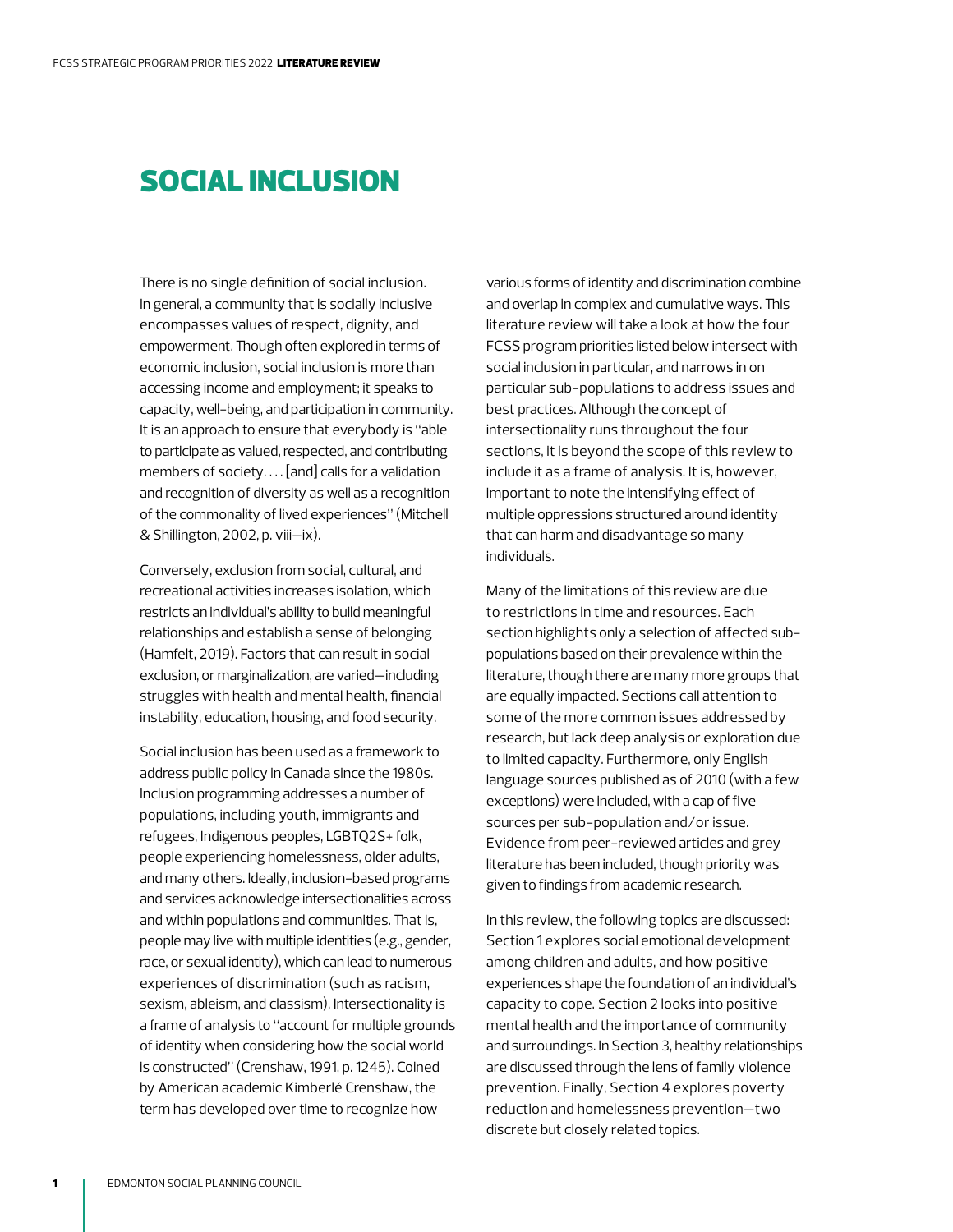# <span id="page-3-0"></span>SECTION 1: HEALTHY SOCIAL EMOTIONAL DEVELOPMENT

# WHAT IS SOCIAL EMOTIONAL DEVELOPMENT?

Social emotional development is a foundational part of child development and education. Under this overarching framework is the process of learning skills. This learning is the approach by which children gain skills and knowledge to develop identity, manage personal emotions, build relationships, and make responsible decisions later in life—often referred to as social emotional learning (SEL) (Collaborative for Academic, Social, and Emotional Learning [CASEL], 2020; Center on the Developing Child at Harvard University [CDCHU], 2016).

Research shows that SEL starts early in life—thus, the first years of a child's life are some of the most important. In the first five years, "the foundations of social competence that are developed . . . are linked to emotional well-being and affect a child's later ability to functionally adapt in school and to form successful relationships throughout life" (National Scientific Council on the Developing Child [NSCDC], 2004b, p. 1). This is also a time when children learn to cope, socialize, and develop a sense of self.

SEL functions best when families, schools, and communities collaborate to create environments and opportunities for learning that are meaningful, reliable, and sustainable (CASEL, 2020; Goldberg et al., 2018). Unfortunately, SEL is still relatively ignored in terms of essential skills to teach in early learning. Research studies have shown that programs with a strong SEL component offer significant benefits for children, and should be supported until a child reaches adulthood to reinforce the long-term effects (Mahoney et al., 2018). Establishing strong social emotional skills means that as individuals age, they have foundations on which to build healthy relationships (be these romantic, or with mentors

and peers), to cope with mental health challenges in various environments (such as school or employment), and to engage with practices that can prevent experiences of homelessness and poverty.

# SOCIAL EMOTIONAL DEVELOPMENT AND SOCIAL INCLUSION

The outcomes from this period of child development can deeply impact how children perceive themselves and are perceived by others. The feelings of inclusion felt by children contribute to their overall well-being. Though most studies focus on SEL in the classroom, there is evidence that community programs are just as vital in delivering SEL-based activities to enhance a child's overall social emotional development (CDCHU, 2016). According to one study, "communities and families can focus resources to ensure children and youth experience safety, physical and emotional well-being, sense of purpose and belonging, and skill acquisition with the recognition that these are core elements for healthy development" (McDonald et al., 2020, p. 6). What matters most are the relationships that develop to create the environment in which children develop (NSCDC, 2004a).

Since SEL establishes the foundation for emotional needs, investing in the inclusion of SEL to create more comprehensive child development models will have positive long-term effects. The social skills learned through SEL underpin strong friendships and relationships, making SEL an essential skill for adulthood, affecting employment, collaboration, group membership, and parenthood (Centre for the Study of Social Policy [CSSP], n.d.). Having a network of friends, family, or peers is a proven form of protection against adverse life experiences (McDonald et al., 2020).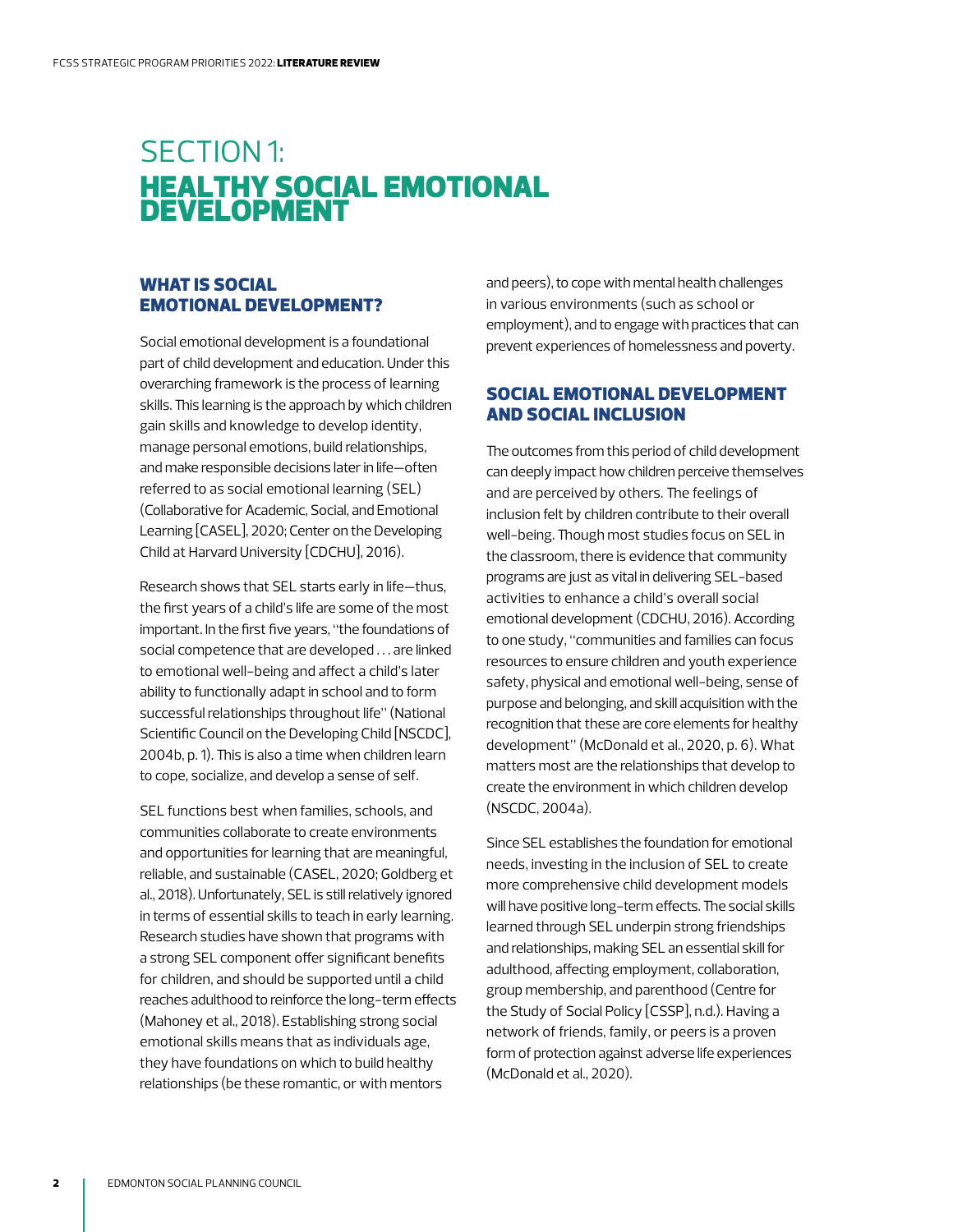# <span id="page-4-0"></span>THE RESEARCH: CHILD DEVELOPMENT

Research on social emotional development once focused on school readiness among children, but it has since shifted to show evidence that links "young children's social-emotional competence and their cognitive development, language skills, mental health and school success" (CSSP, n.d., p. 9).

There are countless studies that explore neuroscience and epigenetics as they relate to SEL (see Francis, 2011 and Shonkoff & Phillips, 2000) , as well as the role of schools and teachers in SEL. However, these are beyond the scope of this review. Instead, this section will focus on what research says about SEL as it relates to the ability and capacity to form social relationships and gain a sense of inclusion.

There are several components to SEL (strategies, targets, etc.). Three of the most common focus areas are brain architecture (the initial building blocks), serve & return (a process of communication), and executive function (information management), explored further here.

#### *Brain Architecture*

The first five years of an infant's life are vital in shaping the building blocks for brain development (NSCDC, 2004b). The foundational structure of the brain begins developing before birth and continues well into adulthood. Establishing a strong or weak foundation on which to build long-term structure affects outcomes in health, learning, and behaviour (CDCHU, 2016); essentially, the brain scaffolds learning experiences in all areas of life. This foundation will almost certainly affect outcomes such as

*self-confidence and sound mental health, motivation to learn, achievement in school and later in the workplace, the ability to control aggressive impulses and resolve conflicts in nonviolent ways, behaviors that affect physical health risks, and the capacity to develop and sustain friendships and close relationships and ultimately become a successful parent. (CDCHU, 2016, p. 8)* 

To ensure that brain architecture is established in an effective manner for positive long-term results, the types of activities and experiences children have in their early years must be suitable for their stage of development. Activities such as individual play and reading picture books are foundational skill-building. Children can then gradually and comfortably move on to playing with others and reading books with text.

Positive environments support brain growth through healthy social interactions and relationships (NSCDC, 2004b). These connections support resiliency (against adversity) and a child's ability to develop coping mechanisms to respond to stress (CDCHU, 2016). "Providing the right ingredients for healthy development from the start produces better outcomes than trying to fix problems later" (CDCHU, 2016, p. 12).

#### *Serve and Return*

An early form of skill-building, serve and return is a process in which infants and children will initiate some form of interaction (eye contact, facial expressions, gestures, babbling, or touch) and the caregiver will respond in a positive way (speaking, laughing, sharing a toy or a cuddle, or playing a game like peekaboo) (Garcia & Weiss, 2016). These interactions establish trust and relationship-building skills, and are techniques that new parents can use to promote a child's SEL skills.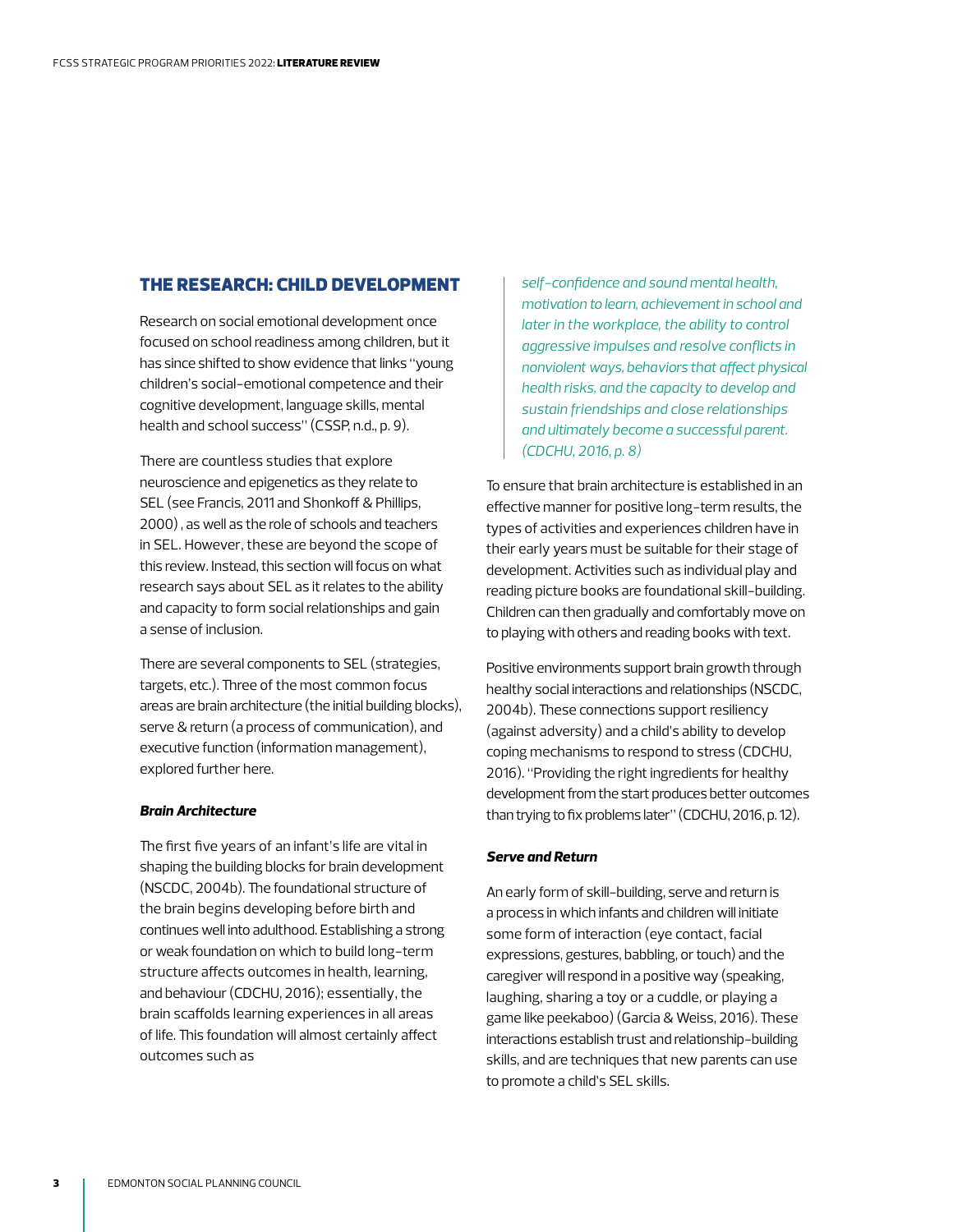<span id="page-5-0"></span>Children who lack serve and return interactions may end up with brain development deficiencies, ultimately affecting their overall skills and abilities, behaviour, and health. Support that would encourage families, communities, and programming to offer strong SEL experiences can put children at lower risk of experiencing negative environments that impair developmental processes.

Scientific studies have proven that healthy relationships between children and their caregivers stimulate brain development. Positive relationships and interactions teach children how to manage emotions and react to stress; negative relationships increase anxiety and poor behaviours, which can endure into adulthood (McCann et al., 2021).

#### *Executive Function*

More advanced skills are known as executive function (EF), and they serve as the brain's "air traffic control" centre. That is to say, these skills support the ability to plan, monitor, and manage discrete sources of information simultaneously. There are three core EFs: inhibition, working memory, and cognitive flexibility (Diamond, 2012). Like overall SEL, the skills and broader abilities that come with these EFs are critical for school achievement, employment, relationships, parenting, and wellbeing. Addressing deficiencies in EF development will ensure individuals have the tools necessary to face adversity later in life.

With regular practice, EF skills are flexible enough to improve over time. Research shows that children who have poor executive function improve the most when exposed to interventions, through exercise, curriculum, or technology while gaining emotional and social skills (Diamond, 2012). These interventions create opportunities for children to

build skills to match those of their peers. Ultimately, the most successful EF programming will challenge children, engage them in meaningful and exciting ways, and offer a sense of social inclusion and belonging (Diamond, 2012).

#### *Other factors*

SEL is closely tied to mental health (a topic discussed further in **Section 2**). In British Columbia, a decade-long study exploring mental health and SEL in the education system has shown that adequate training for teachers is one of the most effective methods of prevention and early intervention that produces positive, long-term SEL outcomes (Hymel et al., 2017). Integrating intentional SEL learning into early learning curriculum leads to positive long-term outcomes in social emotional skills, ultimately improving overall mental health (Hymel et al., 2017; Mahoney et al., 2018). The British Columbia study confirmed what other researchers have recommended: that SEL must incorporate collective efforts by the education system, communities, and families.

Establishing SEL skills early in life is also vital to building healthy relationships later in life shaped by caring for others and reducing violence and negative behaviours (Dozois et al., 2016). For more on this, see the section on healthy relationships in **Section 3**.

# COVID-19 AND SOCIAL EMOTIONAL DEVELOPMENT

COVID-19 caused extreme disruption in children's learning progress. Under lockdowns, many children were isolated from friends, teachers, and community leaders. Extracurricular activities were abruptly suspended, leading to lower levels of physical and social activity, ultimately affecting children's mental health (McDonald et al., 2020).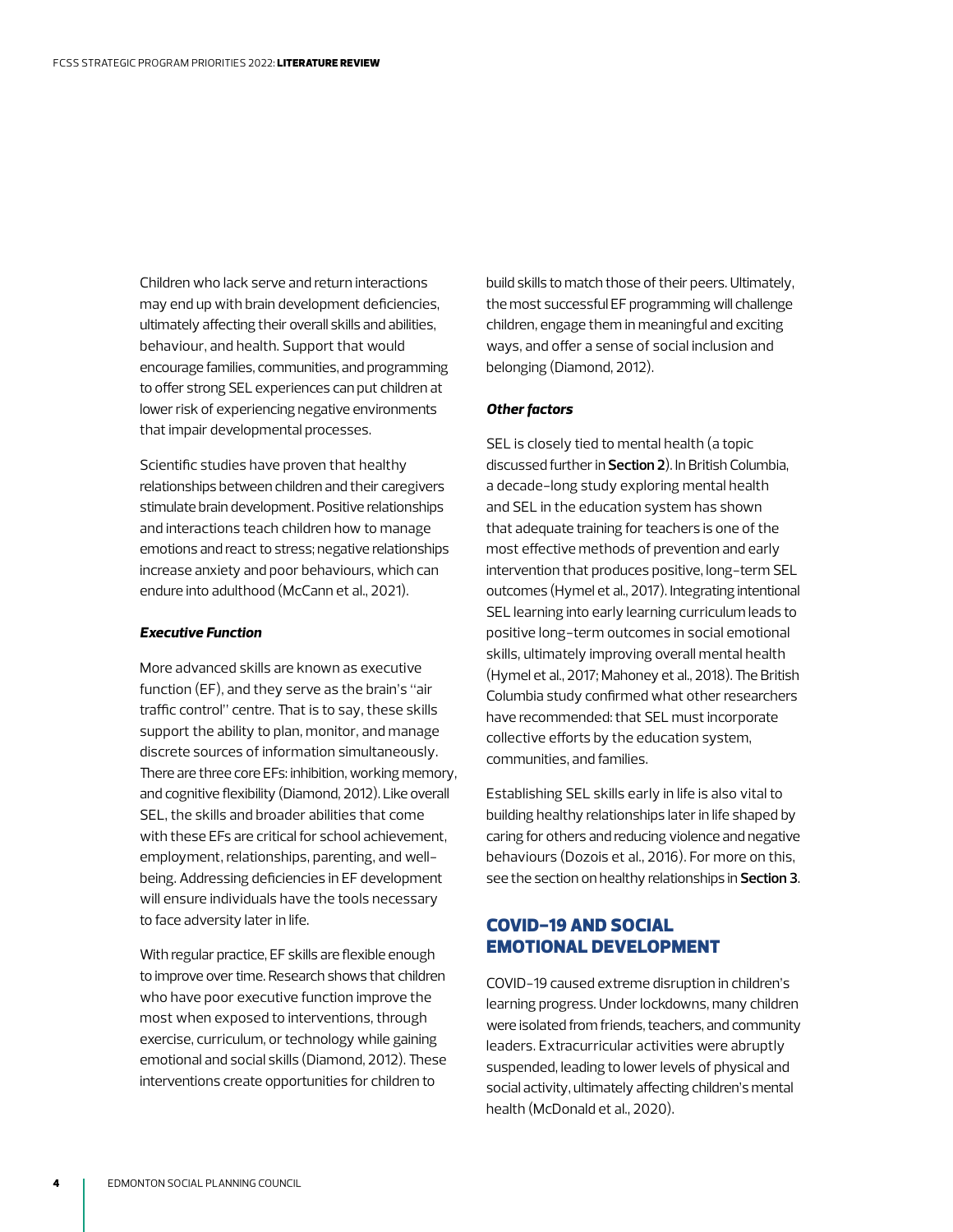<span id="page-6-0"></span>For children with cognitive or physical disabilities, public health measures meant limited access to specialist therapies, facilities, and equipment. Research by Theis et al. (2021) confirmed that this negatively impacted individuals due to reduced social interactions (with peers or therapists), physical activity, and overall mental health. The outcomes from this study highlight the importance of addressing the particular needs of individuals as restrictions are lifted.

In Alberta, a University of Calgary study showed that during the pandemic, nearly half of all children reported increased connection with their parents and siblings (44%) but significantly decreased connection with friends (76%) (McDonald et al., 2020). "The fundamental need to belong is an undercurrent for optimal development across the life course, and innovative strategies to foster connections during a pandemic are imperative" (McDonald et al., 2020, p. 6). Investing in SEL is an innovative strategy that will establish foundational skills in young children who were impacted by limited social and learning opportunities due to the public health restrictions that were imposed for more than a year.

Moving forward, child development assessments will help to determine the impacts of the pandemic on SEL skills. Considering the recent changes to public health measures that have removed rules affecting social gatherings, and with vaccination intake increasing and businesses re-opening, researchers will have more opportunities to study the outcomes of the pandemic on child development. In due time, more research will emerge around the impact of the COVID-19 pandemic on social emotional development. This remains an area of uncertainty and concern.

# **CONCLUSION**

The years before children enter the classroom are key for the development of social emotional skills. Children who have frequent negative experiences and lack environmental support during this period are typically slower to build these skills and therefore at a disadvantage in comparison with their peers (Garcia & Weiss, 2016).

SEL is foundational to healthy brain development and allows children to gain essential skills and knowledge through positive relationships and interactions. Brain architecture (participating in activities that are suitable to various stages of development), serve and return (encouraging interactions and building trust), and executive function (learning to manage complex information) are all essential focus areas to develop the skills and knowledge necessary for general well-being and perceived belonging. The healthy promotion of social emotional development among children leads directly to later abilities to build healthy relationships with others in life—be they friends, romantic partners, or mentors.

Healthy brain development in childhood promotes cognitive, emotional, and social capabilities. These components, working together, establish a strong foundation for the advancement of identity, stable emotions, and strong relationships. Collaborations between communities, families, and schools will help create all-encompassing environments in which children can develop and feel a sense of inclusion.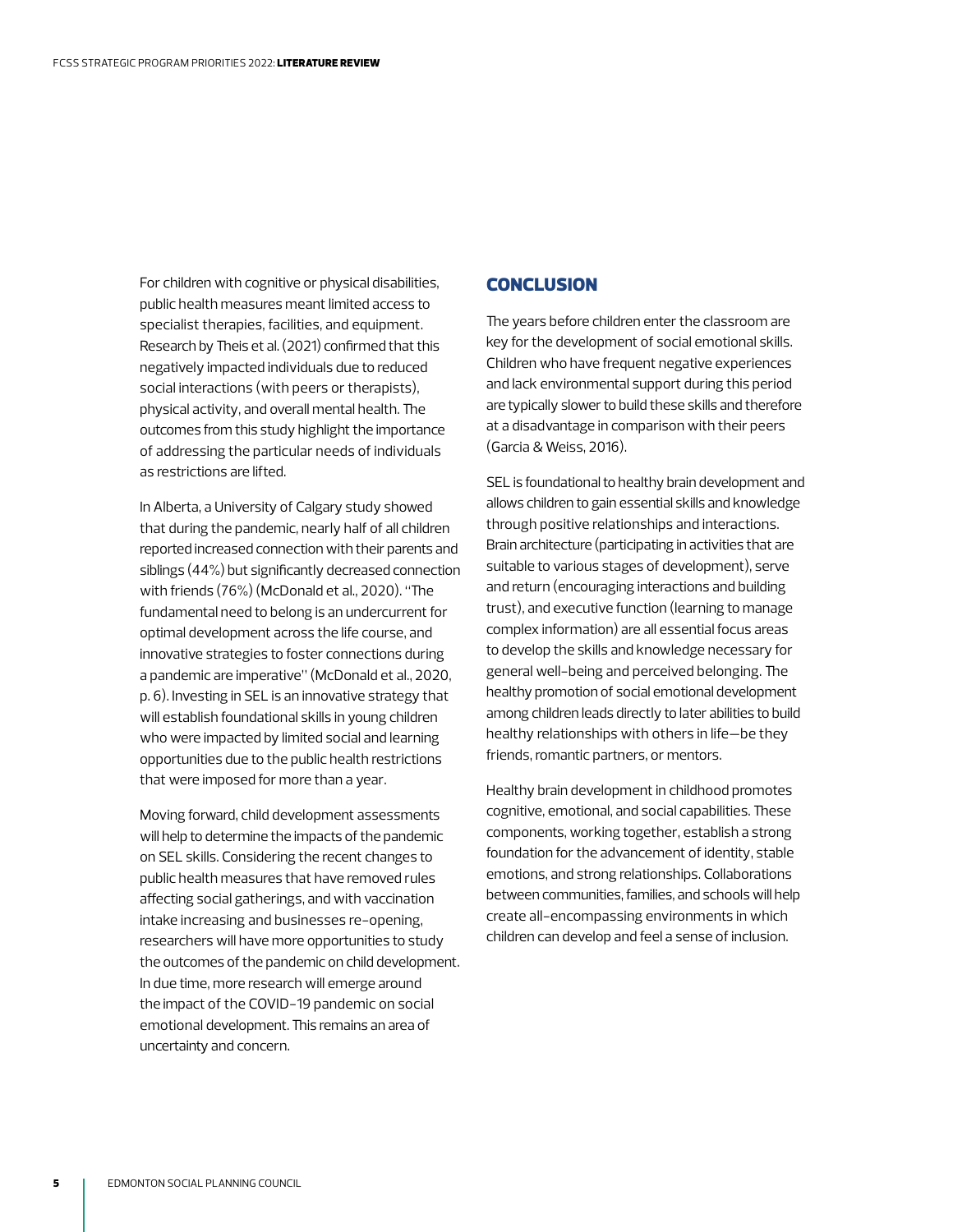# <span id="page-7-0"></span>SECTION 2: POSITIVE MENTAL HEALTH

# WHAT IS POSITIVE MENTAL HEALTH?

Mental health can be defined as "psychological and emotional well-being. It is a necessary resource for living a healthy life and a main factor in overall health" (Public Health Agency of Canada [PHAC], 2020). Mental health affects how people react to life experiences and cope with adverse events; good mental health within a larger population is vital for positive social development and engagement. However, according to the Canadian Mental Health Association (CMHA), one in five people in Canada experiences a mental health issue each year (CMHA, 2019).

According to PHAC, positive mental health is "the capacity of each and all of us to feel, think, and act in ways that enhance our ability to enjoy life and deal with the challenges we face. It is a positive sense of emotional and spiritual well-being that respects the importance of culture, equity, social justice, interconnections and personal dignity" (PHAC, 2014). Successful pathways to positive mental health often use the approach of mental health promotion. Mental health promotion addresses the strengths, capacity, and resources of individuals and communities to improve the causes and outcomes of their mental health (Clarke et al., 2015). It takes a proactive approach using a combination of interventions that build individual skills, create supportive environments, and address community resilience (CMHA, 2019).

An overarching goal of mental health promotion is to attain positive mental health among individuals and communities. This section, therefore, focuses on promotion as a means to positive mental health.

# SOCIAL INCLUSION AND POSITIVE MENTAL HEALTH

Social inclusion has been positioned to help combat mental health stigmas and discrimination through the promotion of inclusion, people with mental health challenges feel a stronger sense of belonging in their communities and are encouraged to participate more (Hunting et al., 2015). Research findings provide evidence of the positive correlation between general health indicators/outcomes and social inclusion, but little has been reported on inclusion as it relates to the promotion of mental health.

Recently, due to "an increase in self-reported and diagnosed mental health problems", mental health promotion has gained support as an evidenceinformed approach "for improving mental health in individuals and communities and for enhancing social cohesion and economic inclusion" (CMHA, 2019, p. 41).

# THE RESEARCH: DETERMINANTS OF MENTAL HEALTH

Though there is a large body of literature on mental health and the health system (or population health), this review focuses on a sample of the sub-populations that are at increased risk of developing mental health challenges, some of the social factors that lead to these outcomes, and findings that guide service delivery moving forward. There remains a gap in research on the long-term outcomes, both social and economic, of mental health promotion, despite evidence on the positive short-term impacts of positive mental health among diverse populations.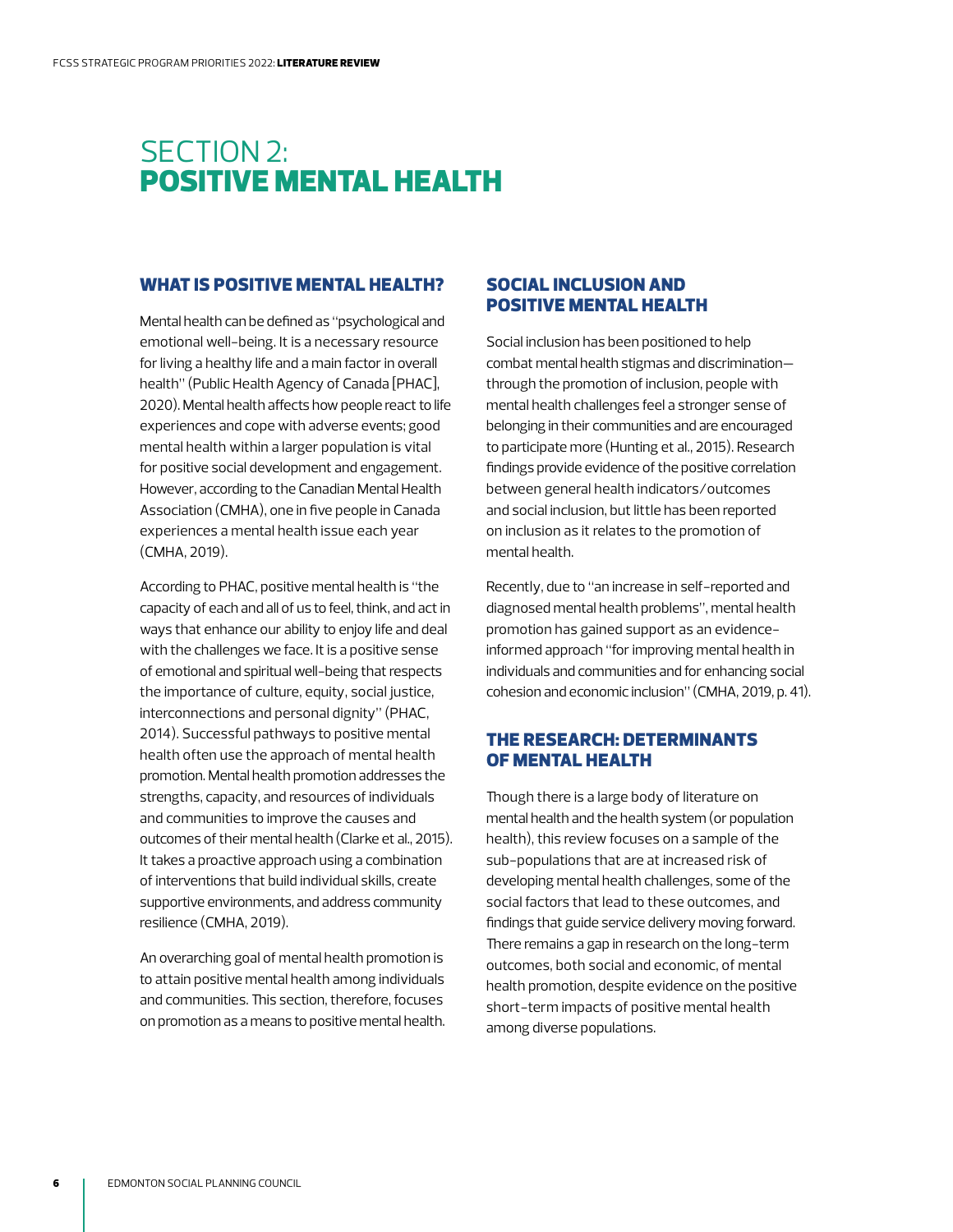#### *Youth*

Childhood is a vital stage for the promotion of mental well-being and the addressing of mental health challenges (Hymel et al., 2017). The foundational skills learned through social emotional development support youths' ability to engage with peers, build healthy relationships, participate in the classroom, and cope with difficult life events (Whitley & Gooderham, 2015). Findings show that, overall, individuals with stronger social emotional development skills (see **Section 1**) have better long-term mental health (Whitley & Gooderham, 2015). However, across Canada, nearly a quarter of youth aged 12-17 reported only fair or poor mental health status in 2019 (Children First Canada, 2020).

As youth transition into adulthood, they deal with diverse personal, academic, and social pressures. Mental health promotion for youth must therefore include policy and programming that engages and promotes youth participation, focuses on holistic support, recognizes the unique needs of adolescents and young adults, and supports a continuum of service and care throughout all stages of life (McGorry et al., 2013). Programming tends to be more effective when it focuses not on an individual's risks and outcomes, but incorporates an understanding of the larger, structural forces that influence mental health—such as the impacts of particular environments and colonization (Whitley & Gooderham, 2015).

Youth can be at higher risk of developing mental health challenges if they identify with particular groups, including LGBTQ2S+, immigrant or refugee, and Indigenous youth. Though many other individuals and groups are impacted, these groups are predominant in research studies.

#### *LGBTQ2S+ Youth*

Evidence shows that LGBTQ2S+ youth in schoolbased settings that have positive and accepting environments are more likely to have positive mental health outcomes (Ancheta, 2020). Beyond this setting, community and social acceptance of sexual identity lead to better mental health overall.

A school- or community-based gender and sexuality alliance (Gay-Straight Alliance, or GSA) is favourably positioned "to deliver mental health and violence prevention programming to LGBTQ+ youth" (Lapointe et al., 2018). GSAs also positively impact school environments and offer spaces and opportunities for LGBTQ2S+ students to feel safe. Studies have indicated that youth who attend schools with GSAs have better mental health and lower rates of unhealthy behaviour (Heck, 2015; Lapointe et al., 2018)

The role of GSAs in mental health promotion is to offer LGBTQ2S+ youth space to discuss the challenges they've faced and to foster social connections and support, either through formal or informal programming (Heck, 2015). Evidence indicates that "there is a clear need for and interest in LGBTQ+ specific programming in schools and community settings," that is developed in collaboration with youth themselves (Lapointe et al, 2018, p. 112). GSAs are easily adaptable to both settings, though are most often found in environments that already support LGBTQ2S+ identities. In cases where environments are less supportive, online programming can provide needed connection and opportunities that may otherwise be inaccessible to some youth (Heck, 2015).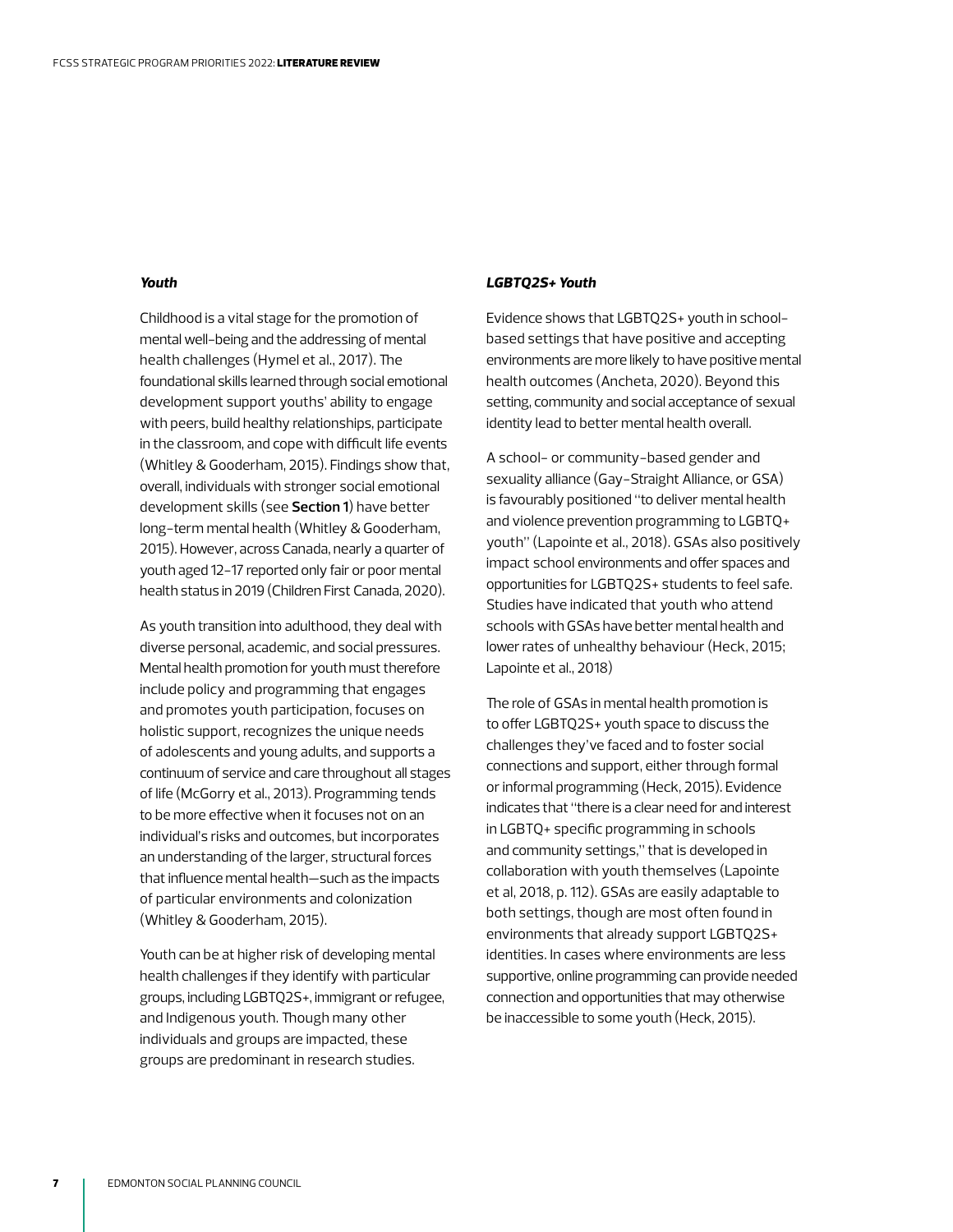#### *Immigrant and Refugee Youth*

Immigrant and refugee youth have unique life, migration, and settlement experiences that can affect their mental health in various ways. Refugee youth often have experienced pre-migration trauma, lack family support, and have lived in precarious situations for extended periods of time; immigrant youth often migrate with their families and therefore have more stable settlement pathways (Guruge & Butt, 2015). Studies on mental health and newcomer youth focus on factors that affect mental health outcomes, notably gender, settlement, and discrimination (Shakya et al., 2010) but are too limited in scope to be representative of specific ethnic groups or to generalize to immigrant and refugee youth populations across Canada (Guruge & Butt, 2015). Engaging families and schools in mental health promotion is critical, though findings indicate that immigrant and refugee youth tend to access mental health support from informal systems rather than from formal services (Shakya et al., 2010). Encouraging mental health promotion through communities, social groups, and religious centres, as well as more established systems like schools, would lead to adaptive and appropriate interventions that could contribute to improved positive mental health among these youth.

#### *Indigenous Youth*

Indigenous youth are at heightened risk of developing mental health challenges, resulting in high rates of suicide, substance abuse, and homelessness (Kirmayer et al., 2016). First Nations youth face suicide rates five to seven times higher than their non-Indigenous peers (Barker et al., 2017). Factors leading to these outcomes originate from

colonization, separation from Indigenous culture, and discrimination. The impact of residential schools has been felt, and will continue to be felt, across generations—affecting the mental health of youth and adults alike.

Researchers have found, however, that Indigenous communities that were able to link "community level structural and organizational factors to individual mental health" had better overall mental health rates and lower suicide rates among their youth (Kirmayer et al., 2016, p. 115). There continues to be limited research on programs specific to mental health outcomes and Indigenous youth, but mental health promotion that can be adapted to different contexts and that addresses history, tradition, culture, leadership, language, healthy relationships, education, environment, and/or social justice will be seen as an important resource for youth in need of mental health support (Kirmayer et al., 2016). Other research shows the effectiveness of interventions that approach mental health issues as "expressions of societal, historical, cultural and familial trauma" (p. e209) and that recognize cultural reconnection as a valid approach to healing trauma and promoting mental health and well-being among Indigenous youth (Barker et al., 2017).

### *Adults*

Generally, studies on mental health and mental health promotion focus on targeted indicators such as suicide or depression within particular populations. Few explore mental health promotion among the general adult population, though there is a growing body of research that highlights the experiences and unique needs of vulnerable groups such as older adults, immigrants and refugees, and Indigenous peoples.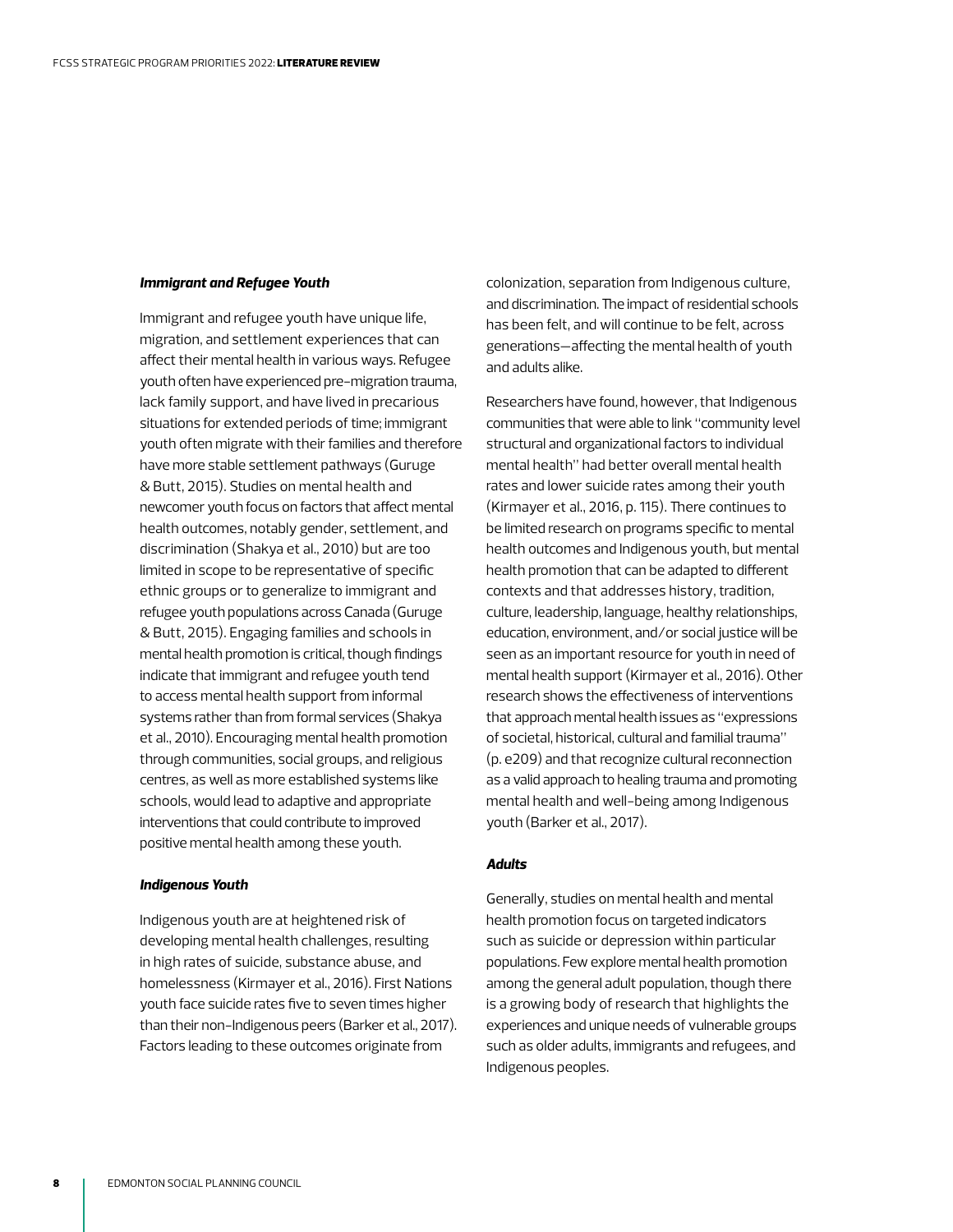#### *Older Adults*

Older adults, aged 65 and up, are vulnerable to mental health challenges due to physiological and environmental changes. Nearly twenty percent of older adults experience mental health outcomes related to depression (Hirst et al., 2020). Mental well-being among older adults is closely tied to quality of life. There is growing evidence that health promotion among older adults, using a strengthbased approach that empowers individuals, would improve self-perceptions of mental well-being (Hirst et al., 2020). There is also evidence that addressing persistent loneliness in adults between the ages of 45 and 64 can reduce the risk of later developing all forms of dementia, including Alzheimer's disease (Akhter-Khan et al., 2021). Findings also show that collaborations between formal health care systems and communities can improve quality of life and care, and enhance outcomes for mental health promotion programming (Chappell, 2008).

#### *Immigrants and Refugees*

Individuals cope with mental health challenges in varying ways based on intersectional identities and experiences. Promoting mental health among immigrant and refugee populations requires an understanding of risk factors and individual histories. For example, mental health challenges faced by racialized individuals can often be tied to racism, colonization, trauma, and limited access to resources (Hunting, 2015). Studies confirm the relationship between settlement experiences and mental health for immigrant and refugee populations, focusing on factors such as adaptation to culture, access to social supports, identity, and employment (Hunting, 2015). There remain language barriers and stigma

within many migrant communities that can prevent individuals from accessing formal mental health services; studies provide evidence of this across a number of ethnocultural communities (see Association for Canadian Studies, 2010).

Interventions among immigrant and refugee populations should therefore address access and social inclusion, while also taking into account community values and social inequities that affect mental health promotion (George et al., 2015). As with immigrant and refugee youth, addressing barriers to mental health services through informal supports such as community or social groups and religious centres would provide opportunities to expand promotion efforts and impact positive mental health among diverse populations.

#### *Indigenous Adults*

The various traumas experienced by Indigenous peoples in Canada have led to a high number of mental health challenges among Indigenous communities. Studies show that the mental health issues prevalent among Indigenous peoples in Canada include high rates of depression, anxiety, post traumatic stress disorder (PTSD), suicide, substance abuse, and family violence (Isaak et al., 2015). Policies connected to the residential school system, the Sixties Scoop, the child welfare apprehension system, and ongoing racism and discrimination have disrupted Indigenous peoples' cultures and traditions. Though there are countless positive examples of individual and group resilience, they are beyond the scope of this review—as is an overview of all of the sources of injustices placed upon Indigenous peoples that impact their mental health.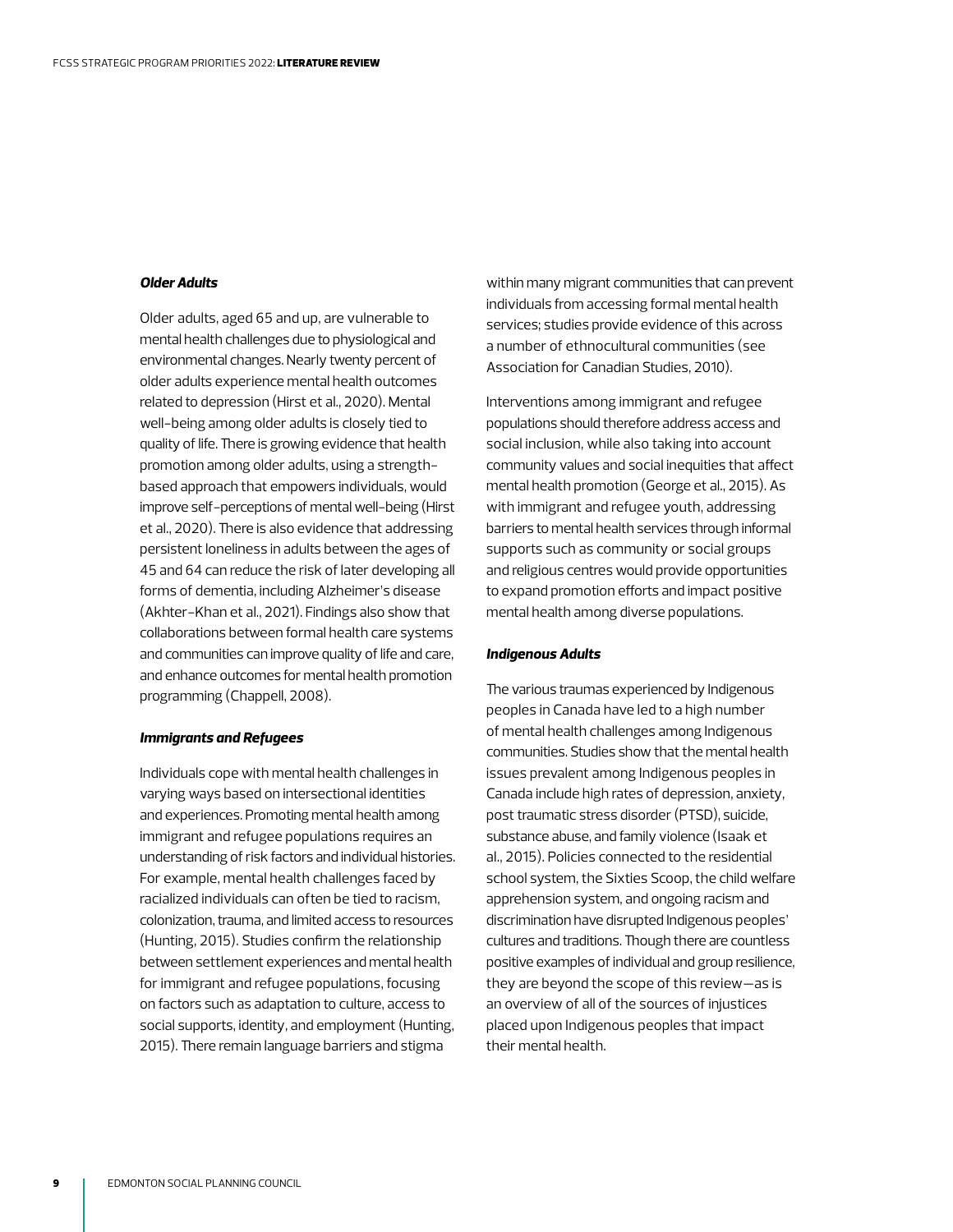<span id="page-11-0"></span>A review of the literature on mental health promotion among Indigenous communities demonstrates that there are many initiatives that aim to address trauma and mental health issues, and that acknowledge the role of systemic harms and structural injustices. Studies to improve mental health often focus on strengthening community, culture, and identity, using a social determinants of health lens to explore mental health as a product of colonialism and intergenerational trauma (Nelson & Wilson, 2017). Other studies highlight the important role that women have as family and community teachers across generations. Many interventions incorporate this understanding, along with the understanding that women can be a means to continue cultural and healing traditions (Isaak et al., 2015).

Effective mental health promotion among Indigenous populations should advocate for "the process of integrating Indigenous methods of healing into the system of mental health services" and ensure that those who are accessing services "are empowered to decide whether or not they feel culturally safe" (Nelson & Wilson, 2017, pp. 100–101). Research shows that effective Indigenous mental health promotion is founded on services that are developed in close collaboration with Indigenous community members, and that acknowledge the impact of colonization on mental health (Nelson & Wilson, 2017).

# COVID-19 AND MENTAL HEALTH PROMOTION

The impacts of COVID-19 differ among diverse populations. Outcomes also differ based on the varying experiences of individuals, including job loss due to public health measures. Some populations have been at higher risk of contracting the virus, while others have had to cope with overcrowded and unsafe housing. Additionally, parents had to contend with, among other things, employment and financial stresses while supporting children learning from home. Although the number of findings on the short-term mental health outcomes of the COVID-19 pandemic on particular populations has increased in recent months, there is still a gap in understanding the long-term outcomes of the pandemic. There is no uncertainty, however, that the pandemic has impacted people's mental health. For example, in a family-focused study based in Alberta, "a high proportion of mothers reported elevated stress (21%), anxiety (25%) and depression (35%)," while nearly 25% indicated difficulty in finding daytime care for children which affected their ability to focus on work tasks (McDonald et al., 2020). Outcomes have not been felt uniformly across demographics, to be sure.

For youth, the closure of schools and classrooms, recreational activities, and physical distancing meant there were fewer opportunities to connect with friends, peers, and mentors, which increased feelings of social isolation (Children First Canada, 2020). There is still only a small sampling of research on the outcomes of the pandemic on the mental health of youth. Studies so far show that rates of depression and anxiety increased, while mental health status declined (Children First Canada, 2020).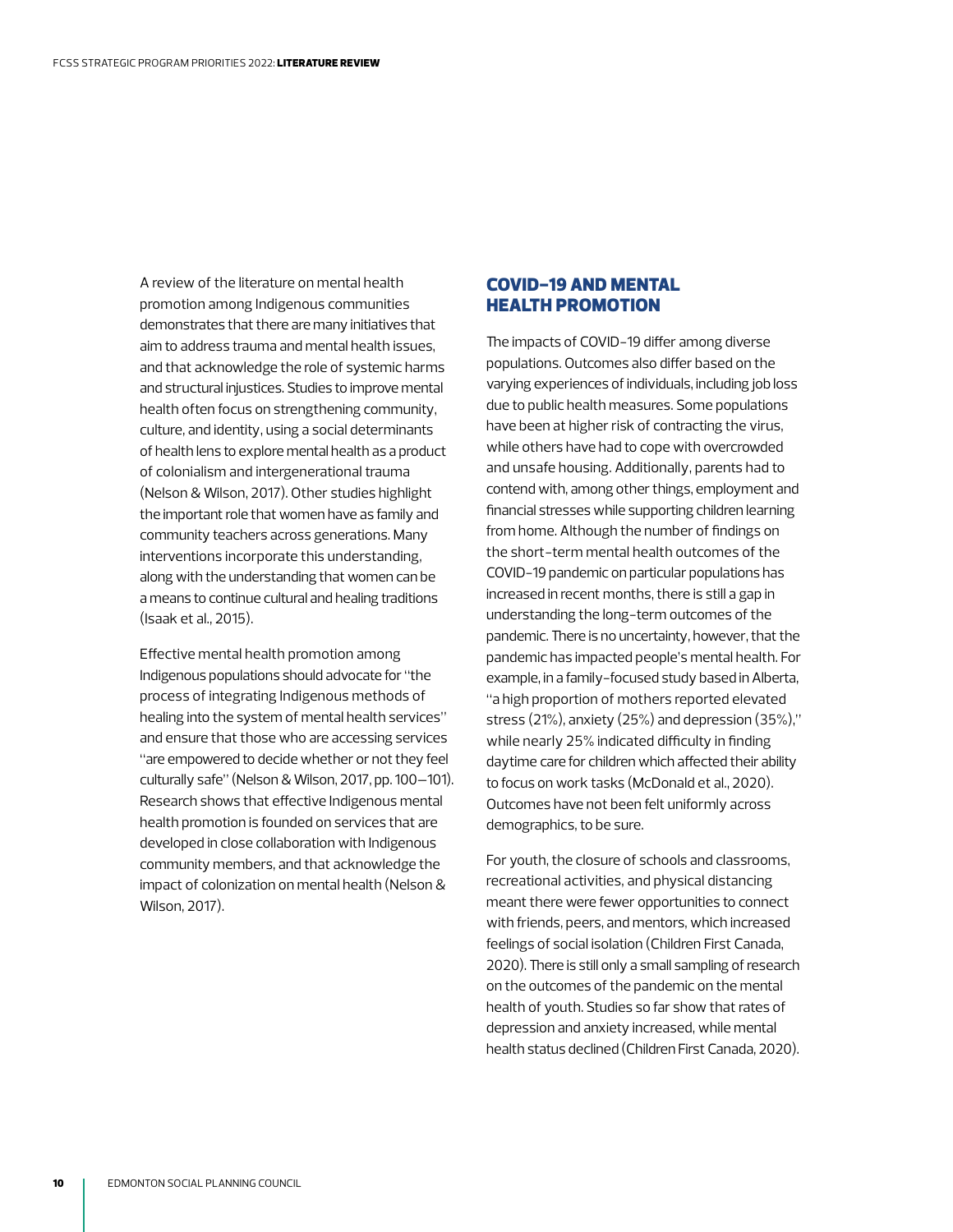# <span id="page-12-0"></span>**CONCLUSION**

Empowering individuals and communities using approaches that build on strength and capacity will help improve mental health outcomes. Additionally, these outcomes will improve overall well-being and enhance social inclusion through individual skill development, participation in supportive environments, and connection with peers.

At this time, there remains a gap in the body of evidence on the long-term outcomes of mental health promotion, but it is a topic that has become more prevalent in some research populations, including older adults and youth. The importance of mental health promotion programming for youth is clear, though, especially as they experience new events and milestones, and develop an understanding of the world. Schools and community groups are best suited to establish support, with higher rates of success when providing youth with the opportunity to collaborate with program development, establish cultural connections, and engage in safe spaces.

Mental health promotion among adults is recognized as an increasing need. Most notable is the importance of reconnecting Indigenous peoples with their cultures and traditions as a means to engage in healing and to address mental health challenges. Equally important is acknowledging the role that migration and settlement experiences have played in the mental health outcomes of immigrants and refugees. These are only a few of the many sub-populations affected by mental health issues, but they demonstrate the need for increased attention to mental health promotion to facilitate social inclusion and well-being within the larger population.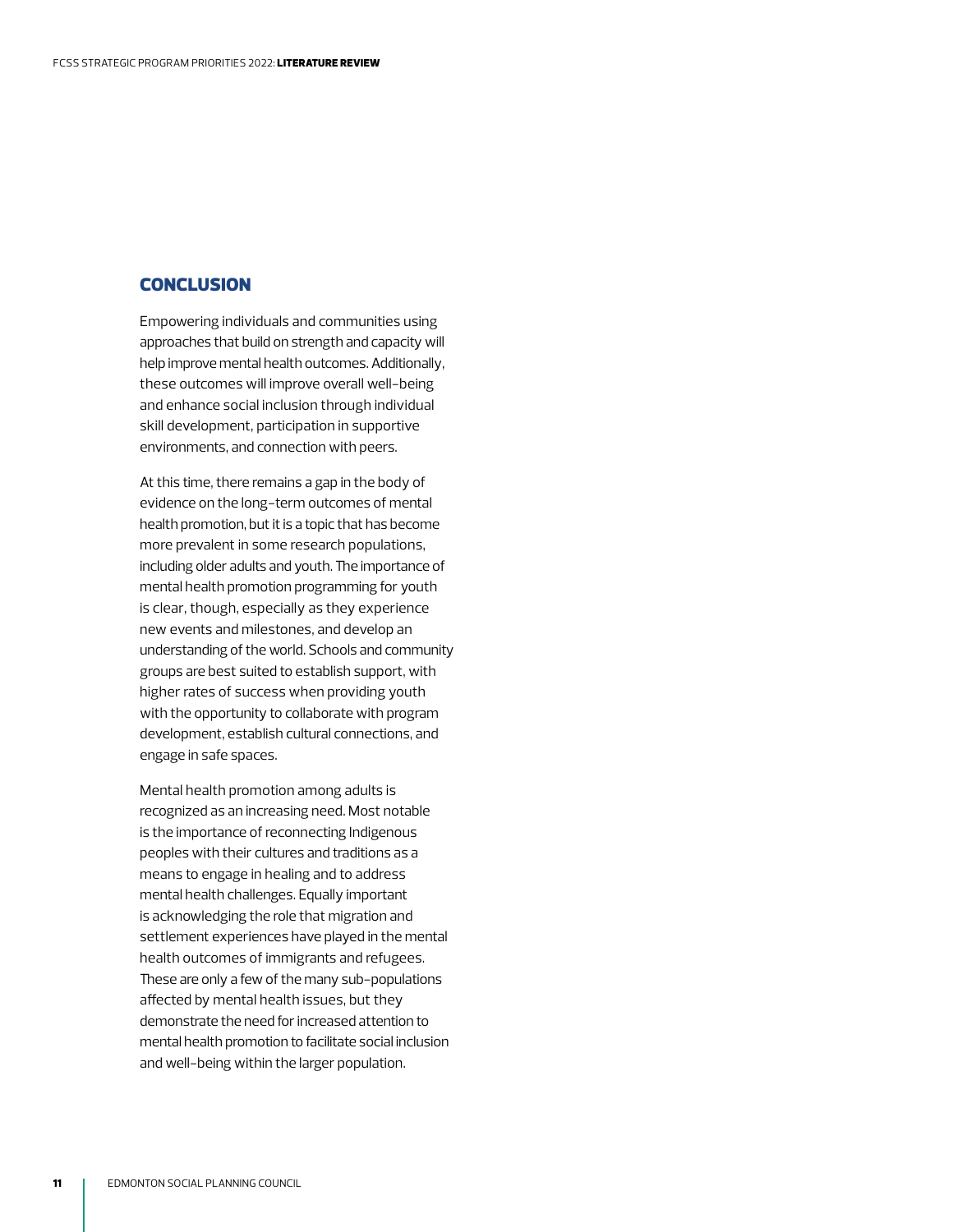# <span id="page-13-0"></span>SECTION 3: HEALTHY RELATIONSHIPS

# WHAT ARE HEALTHY RELATIONSHIPS?

Healthy relationships are formed through positive and trusting interactions. They are based on "respect, trust, support, accountability, honesty, responsibility, conflict resolution, fairness and non-threatening behaviour" (Government of Alberta, 2019).

Unfortunately, many people have been deprived of some of the developmental skills necessary to establish healthy relationships, leading to increased risk of negative and toxic behaviour. The exploration of supports to enhance positive relationships has led researchers to focus on one of the most harmful outcomes of these negative behaviours: family violence. By addressing this pervasive issue, researchers and program developers can better understand where to target interventions and supports in order to improve skills and behaviours among various populations.

# HEALTHY RELATIONSHIPS AND SOCIAL INCLUSION

When a person is capable of forming and maintaining healthy relationships, they are in a better position to build a reliable network of support and feel a sense of belonging. Strong networks are a proven form of protection against adverse life experiences (McDonald et al., 2020).

Promoting healthy relationships can prevent violence and bullying. According to Pepler and Craig (2011), Canada ranks poorly when compared to other countries in terms of incidents of violence and bullying. It is therefore critical that education, policy, and programming around healthy relationships are implemented in ways that reach the environments where children are developing (Pepler & Craig, 2011). Applying early intervention strategies will facilitate

strong social emotional skills and good mental health (see **Section 1** for more on social emotional development; see **Section 2** for a discussion on positive mental health).

# THE RESEARCH: FAMILY VIOLENCE

Family violence can be defined and experienced in different forms. Overall, family violence collectively encompasses physical, sexual, emotional, and financial abuse, as well as neglect (Conroy, 2021). It can impact an individual's life in many ways, affecting mental health, family ties, employment, and childhood development. It is an insidious outcome to a complex issue

Evidence shows that promoting healthy families and relationships through the development of parenting and dating skills leads to higher rates of family violence prevention (CPHO, 2016). However, there is a long way to go before we understand the effectiveness of prevention and intervention strategies in relation to family violence (CPHO, 2016).

Women, children, Indigenous and LGBTQ2S+ people, and people with disabilities are at highest risk of experiencing family violence (Chief Public Health Officer [CPHO], 2016). This review examines five areas of concern: domestic violence, children who witness violence, youth and dating, men and boys, and Indigenous women and girls. Senior abuse, also a form of family violence, is explored separately in this section.

#### *Domestic Violence*

Studies on domestic violence prevalence and interventions were relatively common in the 1990s, resulting in world-wide awareness and advocacy campaigns and programs. Studies are less common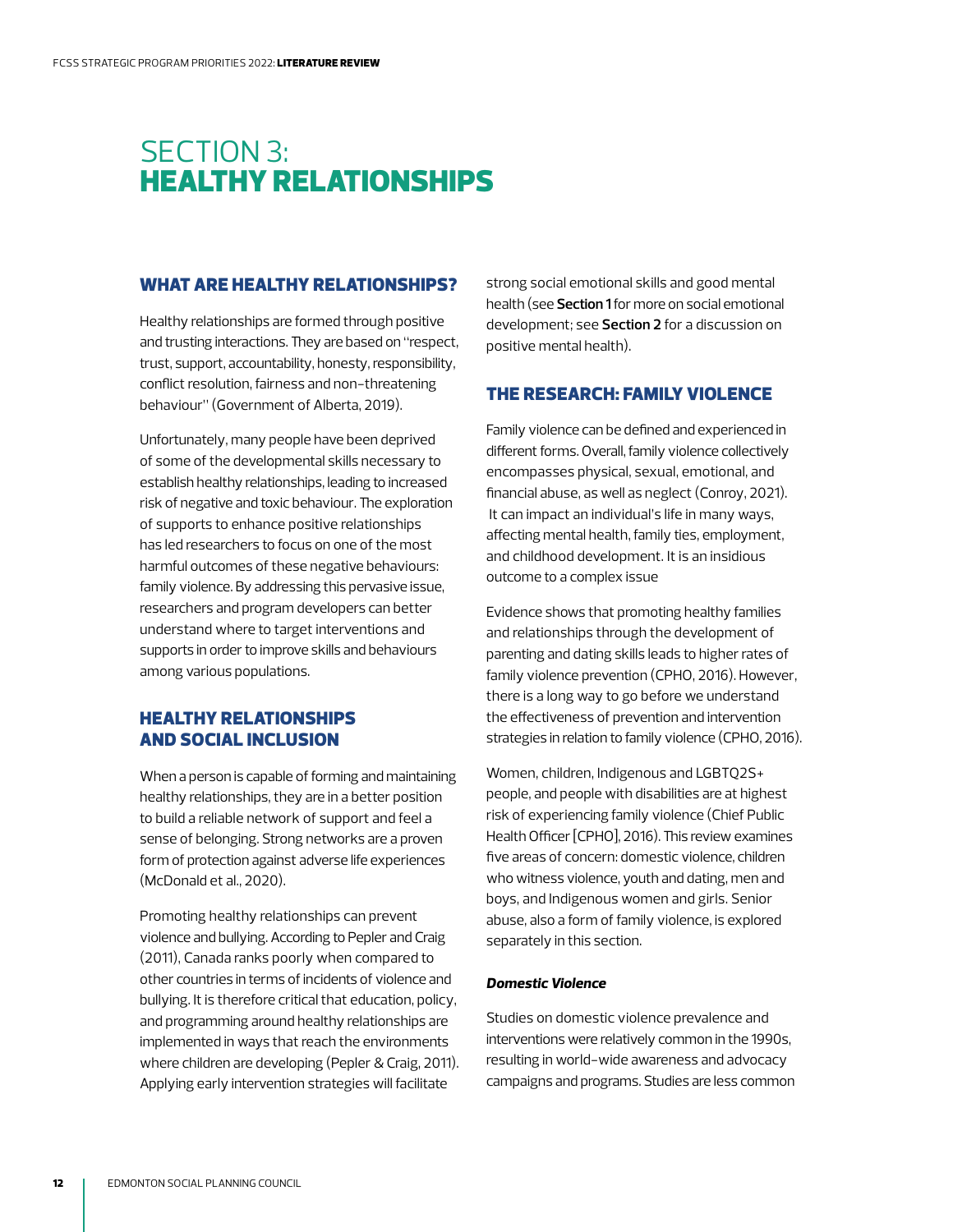now, but data shows that the global prevalence of domestic violence has decreased dramatically. However, the issue remains a continuing, underreported concern.

Domestic violence, also known as intimate partner violence, is typically committed by a current or former partner and can affect individuals from any demographic and socioeconomic background. In 2019, "three in ten victims of police-reported violence [were] victimized by an intimate partner" in Canada (Conroy, 2021, p. 29). Domestic violence is predominantly directed toward women, leading to higher rates of sexual abuse or death (CPHO, 2016). Evidence shows that women are at lower risk of family violence victimization if they have higher education levels, were raised in households with healthy parenting styles, and have a stable support network of family and friends (McTavish et al., 2016). Many of these factors can be directly and indirectly linked to the other three program priorities explored in this document; education completion is closely tied to poverty and homelessness interventions, while healthy parenting and stable networks are founded on social emotional learning skills and maintained by positive mental health.

Engagement that spans sectors (such as education, health, and justice) and brings together different stakeholders (including community members, teachers, police, and politicians) can lead to the most successful outcomes in family violence prevention, in that these initiatives offer more opportunities to address ingrained beliefs and behaviour (Ellsberg et al., 2015). According to a global analysis,

> *strong programs not only challenge the acceptability of violence, but also address the underlying risk factors for violence including norms for gender dynamics, the acceptability*

*of violence, and women's economic dependence on men. They also support the development of new skills, including those for communication and conflict resolution. (Ellsberg et al., 2015, p. 1564)* 

By addressing particular skills, programs can improve specific outcomes for a population. Prevention initiatives, such as laws, policies, educational programming, and the promotion of healthy families and relationships, have demonstrated promising practices to reduce conflict and violent behaviours (CPHO, 2016).

#### *Children Who Witness Violence*

Children who experience family violence often bring this trauma into their relationships later in life (Laporte et al. 2011; Wolfe, Scott, et al., 2001). Evidence shows that being raised in environments with negative family interactions alters children's normal brain development, which can lead to interruptions in the development of appropriate coping skills when faced with interpersonal conflict or damaging behaviour later in life (Laporte et al., 2011),

When children are exposed to family violence the results can be significant—leading to long-term emotional, behavioural, physical, social, and educational issues (McTavish et al., 2016), as well as higher rates of suicide (Fuller-Thomson et al., 2012) and PTSD (Levendosky et al., 2013). Children who experience family violence often withdraw from those around them and can develop harmful coping skills (Ngo et al., 2020). Interventions to change environments and family dynamics are necessary to prevent ongoing child exposure and to support stronger, healthier relationships among family units.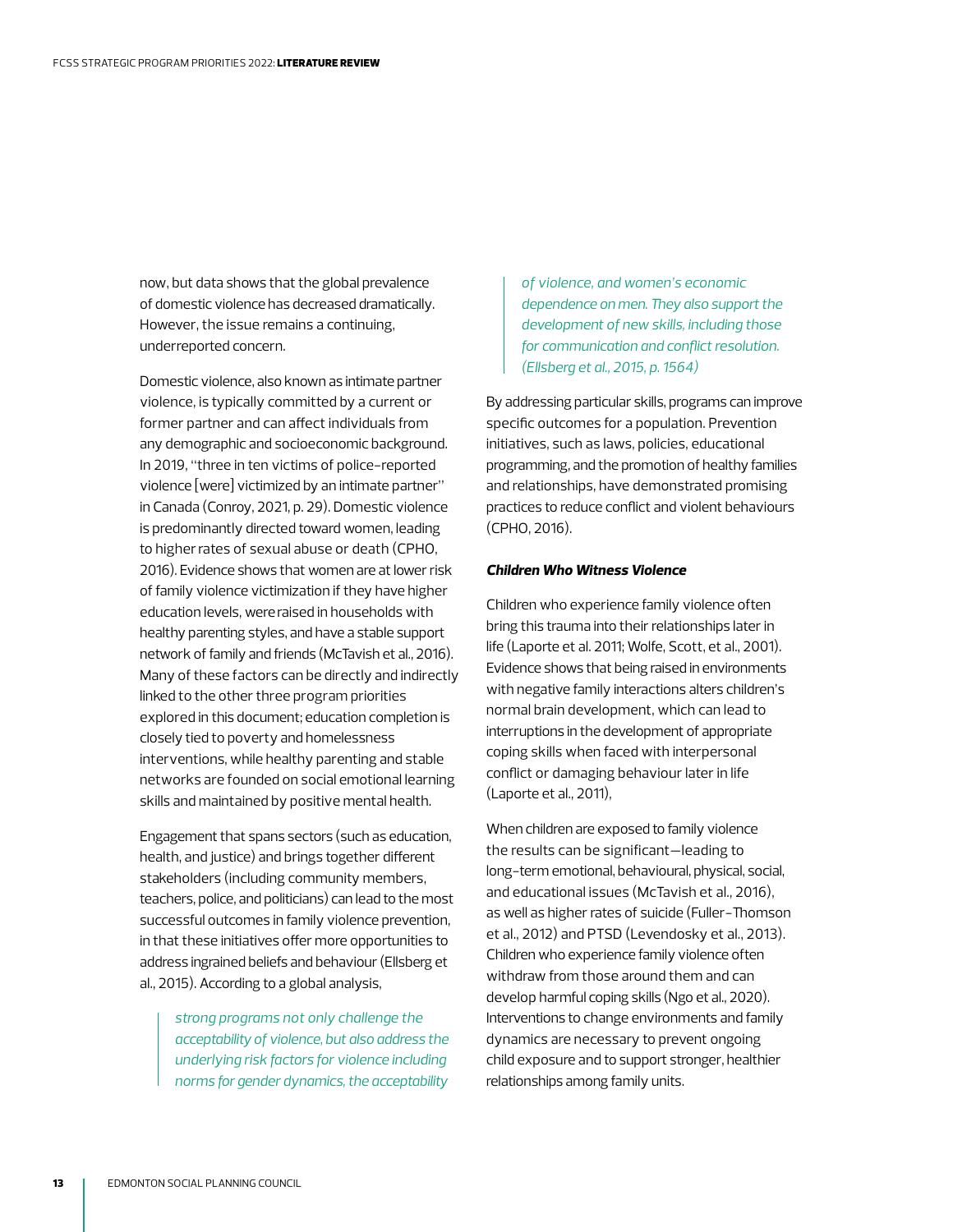#### *Youth and Dating*

Dating and romantic connections during adolescence help to establish the foundation for intimate relationships that may span a lifetime. It is therefore vital to promote the development and understanding of what healthy relationships are, and can be, to youth.

Young female adolescents are at highest risk of victimization, while young male adolescents struggle the most to recognize behaviours that characterize dating violence (Laporte et al., 2011). Children emulate parents' or caregivers' behaviour; if the observed practices have been unhealthy, children are more likely to face interpersonal conflict or react to life stressors with violence or aggression (Capaldi & Clark, 1998; Laporte et al., 2011; Wolfe, Wekerle, et al., 2003). According to Laporte et al. (2011), "prevention programs that identify highrisk youth before or in the early stages of romantic interest and that support positive relationship skills and attitudes" may succeed at preventing youth from developing harmful behaviours in dating relationships (p. 23).

The best way to address behaviour and improve understanding of healthy relationships among youth is to engage and work with the behaviours and practices of adults who are in close contact with them (Pepler & Craig, 2011) or to build skills and capacities that encourage their ability to form healthy relationships (Exner-Cortens et al., 2021; Wolfe, Wekerle, et al., 2003). There are numerous formats that could be explored, but most studies focus on school-based programs, as they are often the most appropriate systems to promote healthy relationships and engage meaningfully with youth (Wells et al., 2012; Wolfe, Wekerle, et al., 2003).

One program that has seen success in youth relationships is the Fourth R program. Risky behaviour among teens and at-risk youth is addressed by focusing on relationships and decision-making skills, and this approach has shown evidence that its strategies can prevent perpetration and victimization (Wells et al., 2012). The program shares information with schools, parents, and youth and is considered best practice among a number of organizations in the US and Canada (Dozois et al., 2016). Although typically implemented in schools, it can also be adapted for community agencies (Centre for School Mental Health, n.d.).

Building on the Fourth R program, the Alberta Healthy Youth Relationships strategy, through the Shift project at the University of Calgary, works with at-risk and high school students to develop violence prevention practices. Results have demonstrated significant reduction in dating violence (perpetration and victimization) by building youth skills (Exner-Cortens et al., 2021). Evidence from this study identifies the need for multi-sectoral implementation. Since youth tend to emulate behaviour and beliefs based on their personal environments, programs are only one facet of prevention; supports in schools, for families and communities must be developed in order to institute policies, norms, and values from which youth can recognize and develop healthy relationships (Exner-Cortens et al., 2021).

#### *Men and Boys*

Social conditioning can have a strong impact on how—and if—men seek support to deal with personal struggles they face throughout their lives. Unfortunately, "the development of 'social emotional intelligence'… is often not encouraged or prioritized" in research (Lorenzetti et al., 2016, p. 34), despite the evidence of its benefits.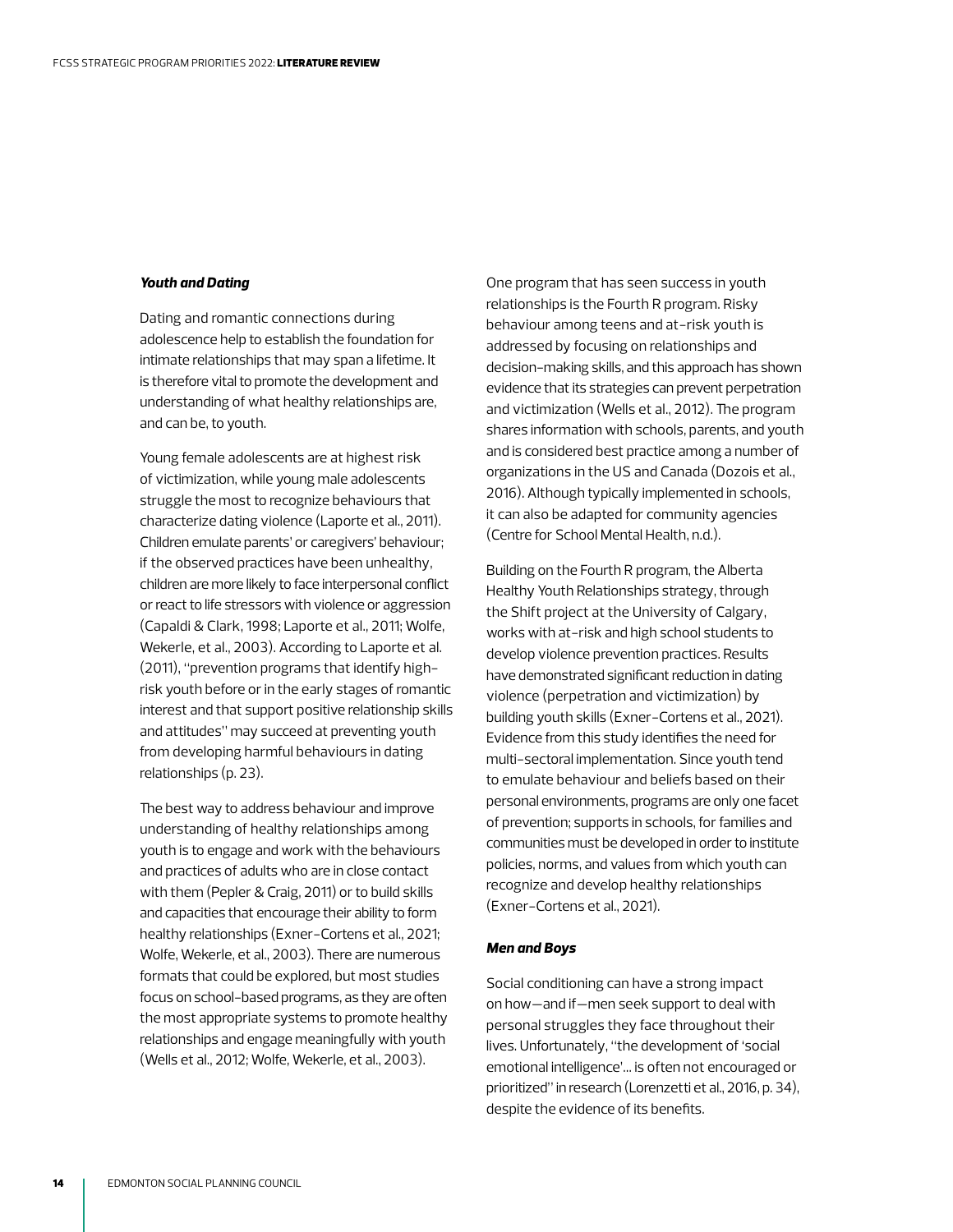There is a gap in available research that explores healthy relationships as they relate to the well-being of men and boys, and "little understanding of the services and supports that men need in order to engage in more nurturing relationships and lead healthier lives. This lack of knowledge contributes to the barriers that men face in accessing existing programming related to healthy relationships" (Lorenzetti et al., 2016, p. 8). However, efforts to establish prevention initiatives that challenge masculinity norms and promote gender equity are ongoing (Lorenzetti et al., 2021).

Colonization and racism have disrupted family dynamics among Indigenous communities in particular. The impacts of colonial policies such as residential schools, the Sixties Scoop, and the *Indian Act* have led to fractured family and kinship relations (Heidinger, 2021; National Inquiry into Missing and Murdered Indigenous Women and Girls [MMIWG], 2019). Exposure to violence or physical and sexual abuse at a young age can negatively affect social emotional learning, positive mental health, and an individual's ability to build healthy relationships; these experiences can characterize violence as an acceptable response to certain environments and behaviours (Heidinger, 2021). As such, programming that targets culture, ceremony, and coping skills have shown success in building capacity among First Nations men and fathers (Ball, 2010).

Addressing the needs of Indigenous and other racialized men is critical, but it must be done in tandem with addressing the needs of adolescent boys to achieve long-term outcomes. A strengths-based approach to youth intervention "shifts the perceived deficits away from the individual and allows us to focus instead on the resilience" of Indigenous youth (Crooks et al., 2010, p. 161). Focusing on youth leads to a wide range of positive outcomes later in life related to education, substance use, and behaviour (Crooks et al., 2010). As with other forms of youth interventions, peer mentoring is one of most effective ways to engage youth and promote healthy relationship skills (Crooks et al., 2010; Lorenzetti et al., 2021).

#### *Indigenous Women & Girls*

Indigenous women and girls are subject to violence at a higher rate than non-Indigenous women and girls (Heidinger, 2021; MMIWG, 2019; National Action Plan, 2021). Understanding the role of colonization and intergenerational trauma in the perpetuation of violence is critical to contextualizing experiences of family violence among Indigenous communities (MMIWG, 2019). This section offers only a glimpse into the issues generated by colonization that have led to the disproportionate rates of victimization against Indigenous women and girls in relation to family violence.

Approximately 60% of Indigenous women (aged 15+) have experienced intimate partner violence, compared with 44% of non-Indigenous (Heidinger, 2021). Childhood experiences of violence or abuse are closely linked to higher risks of family violence in adult life—either as the victim or the perpetrator (Andersson & Nahwegahbow, 2010; Heidinger, 2021).

Building healthy relationships requires a holistic approach that addresses historical trauma and social marginalization (Andersson & Nahwegahbow, 2010). With more than half of Indigenous peoples living in urban centres, away from their home communities, there may be increased risk of isolation from support networks, reducing an individual's resilience. Cultural loss through colonial practices such as residential schools, the Sixties Scoop, the *Indian Act*, and child welfare apprehensions has led to an ingrained sense of exclusion and separation (Heidinger, 2021; MMIWG, 2019). The implementation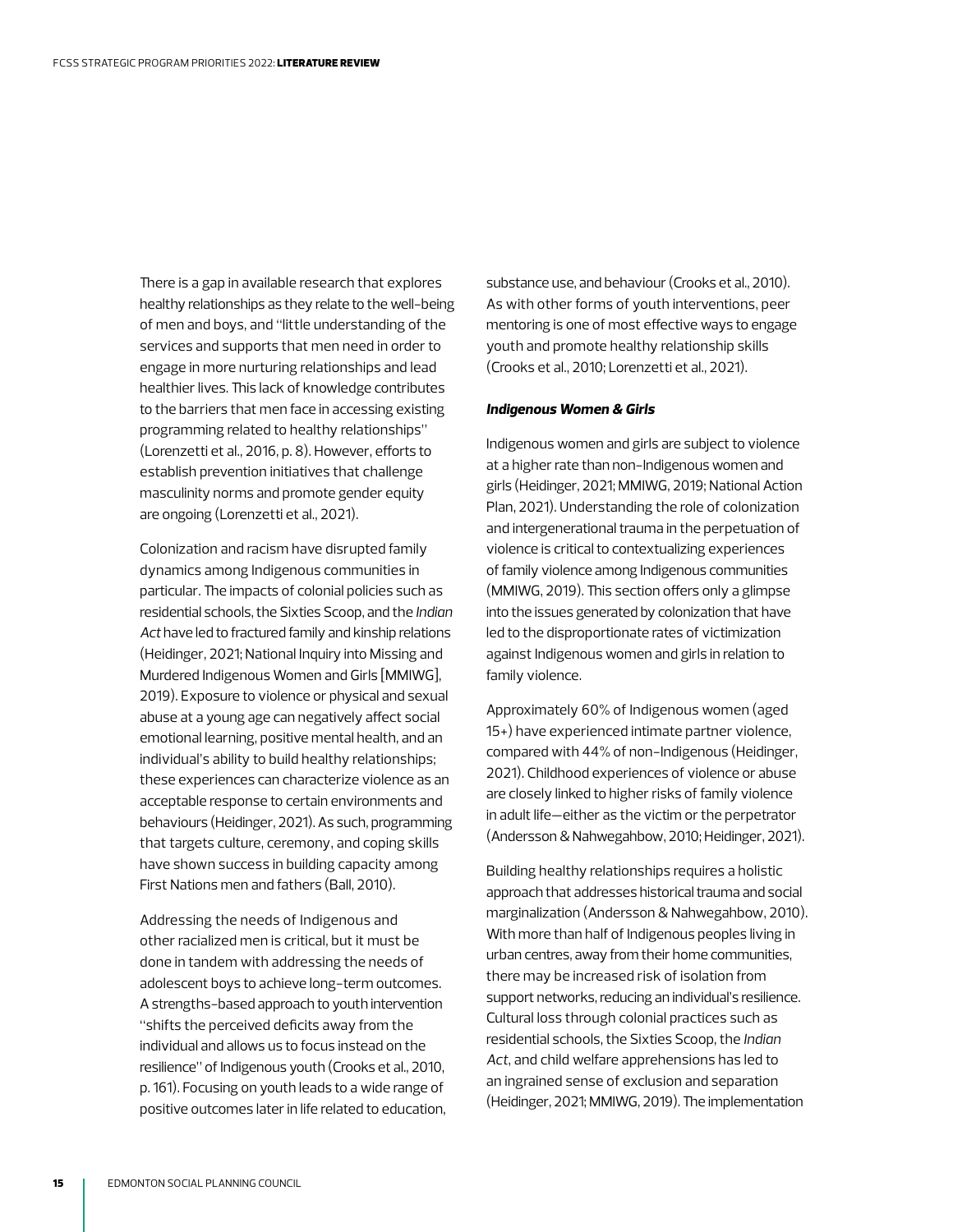<span id="page-17-0"></span>of measures to prevent family violence, therefore, must be culturally driven, encompassing spirituality, Elders, kinship, ceremony, and tradition to build resiliency and inclusion (MMIWG, 2019). Working with communities in the right ways to educate and re-set healthy family relationships, will ultimately strengthen family violence interventions and reduce the overall prevalence of violence and abuse against Indigenous women and girls.

# SENIOR ABUSE PREVENTION

Although closely related to family violence, abuse against older adults (aged 65+) is a unique area of study within the healthy relationships and social inclusion discourse. Generally, senior abuse, also known as elder abuse, is experienced by vulnerable seniors and can take the form of physical, sexual, financial, emotional abuse, and neglect. Perpetrators can be family, friends, institutions, or strangers. In most cases, the individual is a partner or ex-partner, with the exception of financial abuse, which is more often perpetrated by children or grandchildren (National Initiative for the Care of the Elderly, 2015).

The highest risk factor for senior abuse is depression (National Initiative for the Care of the Elderly, 2015), which can be caused by a number of factors, such as gender, age, mental health, and social exclusion (Beaulieu et al., 2003). Other risk factors include physical health, dependence on others, or cognitive impairment (Wang et al., 2015).

There is no firm definition to characterize abuse against older adult populations (Beaulieu et al., 2003; Wang et al., 2015), which leads to inaccurate reporting and misunderstandings around the issue. Improved reporting will require clearly defining the term "abuse," educating older adults on whom to report abuse to, and ensuring there are solutions to prevent reoccurrence. These factors must be

addressed to improve abuse prevention and promote education. Family violence against older adults has increased since 2015 (Conroy, 2021). In 2019, one third of all police-reported incidents of senior abuse in Canada were committed by a family member (Conroy, 2021). The senior population in Canada is rapidly growing, which means the prevalence of abuse will likely continue to increase.

Older adults who feel isolated are more commonly victims of senior abuse. This is especially true for ethnocultural, newcomer, LGBTQ2S+, or Indigenous seniors. The isolation they experience often results from language barriers, illness, discrimination, limited access to supports and accommodations, or poverty (Ngo et al., 2019). Survivors are hesitant to come forward, either under the impression that they will not be believed, or due to feelings of shame (Beaulieu et al., 2003).

The type of abuse experienced must inform treatment and support. Unfortunately, as noted, collecting accurate data is extremely difficult. Programs struggle to provide evidence of success (McDonald, 2011; Wang et al., 2015). A number of manuals and tools have been designed to improve prevention tactics such as raising awareness and assessing needs, and may include intervention tactics, but the evidence that these materials are working successfully to prevent senior abuse is scarce (McDonald et al., 2011).

To date, a handful of action-oriented programming and networks address senior abuse prevention. The most promising models are multi-sectoral, with actors from health care, social services, and justice sectors working together (Wang et al., 2015). The Alberta Elder Abuse Awareness Council, Promoting Relationships & Eliminating Violence Network, and Canadian Network for the Prevention of Elder Abuse are some of the most prominent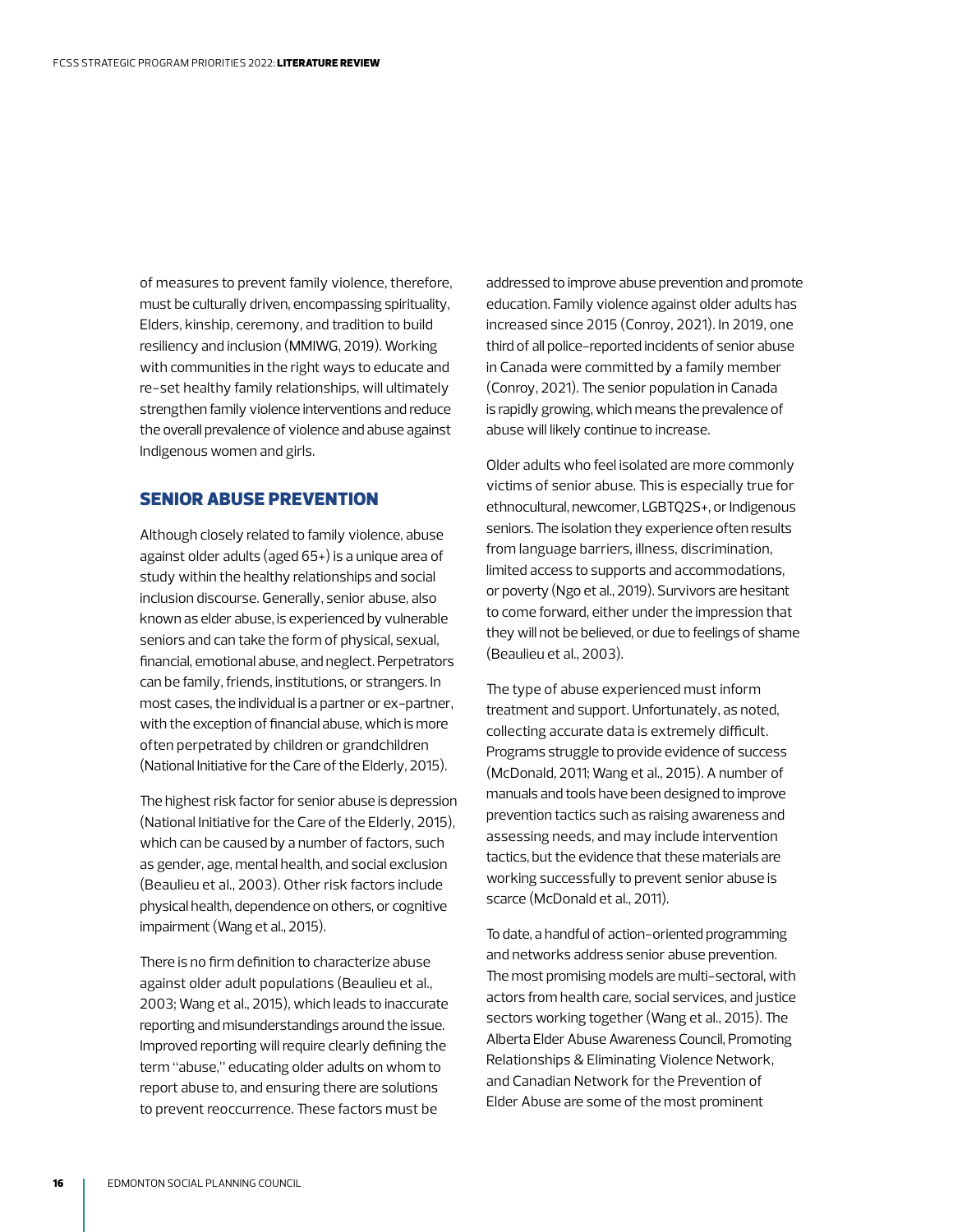<span id="page-18-0"></span>organizations working to raise awareness, educate older adults, and share resources to prevent future abuse. More research is needed to explore risk factors based on abuse type, along with prevention methods and outcome effectiveness (National Institute on Ageing, 2020).

# COVID-19 AND HEALTHY RELATIONSHIPS

COVID restrictions have resulted in abrupt lifestyle changes affecting all facets of life. With stay-athome measures, children and youth were more likely to witness violence in the household and had to contend with reduced opportunities to develop relationships with adults (teachers, mentors, coaches, and community members), who typically recognize signs of family violence (Conroy, 2021; Ngo et al., 2020). These adult figures may also be in positions to act as support against environmental stress; to encourage and develop stable, healthy relationships and in turn be considered a form of protection for younger generations (Morris et al., 2021; Roca et al., 2020). The increased risks have not been limited to children, however, as women who experience family violence have had restricted access to resources and opportunities to seek help (Conroy, 2021).

Ensuring that there are expansive supports and programs to help people as they emerge from the pandemic is vital to encouraging people in need to access violence prevention resources. Individuals and families have spent an enormous amount of time in their homes during this period, leading to increased stress caused by social isolation

and economic instability (Conroy, 2021). This heightened stress may lead to a further increase in family violence and perpetuate unhealthy relationship dynamics between adults, ultimately affecting outcomes for children and youth. Healthy relationship programming should provide opportunities to individuals who struggled to access supports and materials during the pandemic; these programs could positively impact behaviours and habits as communities adjust to a post-pandemic era.

# **CONCLUSION**

Generally, prevention programs focused on healthy relationships struggle with measurable outcomes (effectiveness) and coordination (CPHO, 2016; Pepler & Craig, 2011). The prevalence of family violence declined between 2009 and 2016, but the rate of police-reported family violence has steadily increased—up 13% from 2016 to 2019 (Conroy, 2021). Building communities with supportive services and neighbours can help to lower family violence rates; when individuals have healthy relationships, they feel a stronger sense of inclusion and have higher capacity to engage with their networks (Government of Alberta, 2019).

Family violence can be addressed through healthy relationship development. Doing so will result in long-term benefits for individuals and communities, and in turn improve childhood development and SEL skills, family connections, employment skills (thereby reducing risk factors linked to poverty and homelessness), and overall mental health outcomes.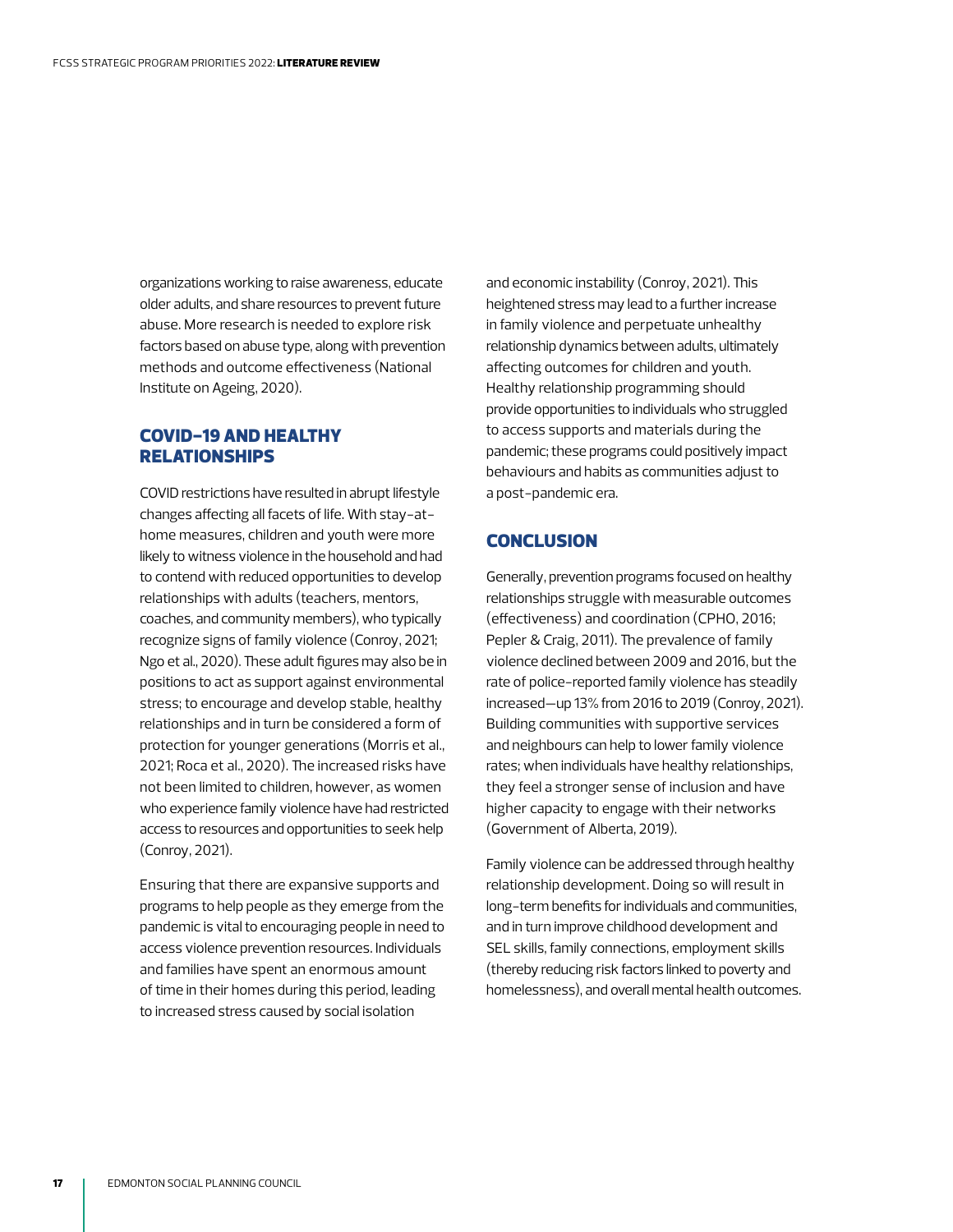# <span id="page-19-0"></span>SECTION 4: POVERTY REDUCTION AND HOMELESSNESS PREVENTION

# WHAT IS POVERTY REDUCTION AND HOMELESSNESS PREVENTION?

Although many poverty reduction and homelessness prevention activities may not fall under FCSS funding, funds that go towards programs described in the other three program priorities can play an indirect role in poverty reduction and homelessness prevention. The research described below focuses on interventions and initiatives that are specific to these two pervasive social issues, but are linked to risk factors, impacts, and outcomes explored throughout this document.

Research on poverty reduction and homelessness prevention, two discrete but connected social issues, is most often framed by human rights—such as the right to access safe housing, the right to food, and the right to health. The strategies required to correct ongoing discriminatory policies and practices that contribute to these issues will not be simple, and they must address the immediate needs of those who are experiencing these injustices (Porter, 2013).

There are deep rooted structural causes of poverty and homelessness. People tend to "experience poverty when they lack, or are denied, economic, social and cultural resources to fully and meaningfully participate in the community" (Ngo & Kolkman, 2019b). Reducing poverty rates is an ongoing challenge around the world. Governments, communities, and non-profit organizations have been working for decades to establish preventive measures that aim to end, or reduce, the risk of poverty among populations. In Canada, the poverty rate has decreased since 2015, yet approximately 10% of the metro Edmonton population are in low-income households (Ngo & Kolkman, 2019a).

Homelessness can be described as the lack of secure housing or a fixed address, or living on

the streets. The prevention of homelessness is a complex challenge. There are innumerable factors that can increase a person's risk of experiencing homelessness, such as income, education, or health, and limiting these factors is challenging, as homelessness is both a structural and a systems issue. Structural prevention improves policies around housing stability, economic security, and social inclusion; systems prevention improves programs and practices that address access to supports and decrease risks of homelessness and poverty (Gaetz & Dej, 2017).

This section will explore poverty and homelessness among adults, as well as the experiences of youth as a general population—with further discussion of LGBTQ2S+ and Indigenous youth who experience poverty and homelessness.

# SOCIAL INCLUSION AND POVERTY REDUCTION, HOMELESSNESS PREVENTION

People who live in poverty or who are experiencing homelessness are often marginalized within society. Their needs may be overlooked in policies, resulting in limited access to social housing, reduced government benefits, and restricted employment opportunities (Gaetz & Dej, 2017). There are fewer choices for low-income individuals to engage with the economy, which can lead to higher rates of poverty. Opportunities for financial empowerment can offer people with low incomes improved financial outcomes—such as stronger credit scores, savings, and lowered debt levels (Fair & Simbandumwe, 2017). Income stability can lead to active participation in leisure and recreation across communities, but "people in poverty lack the means to participate in their communities, [and so] they are often socially isolated" (Ngo & Kolkman, 2019a, p. 2).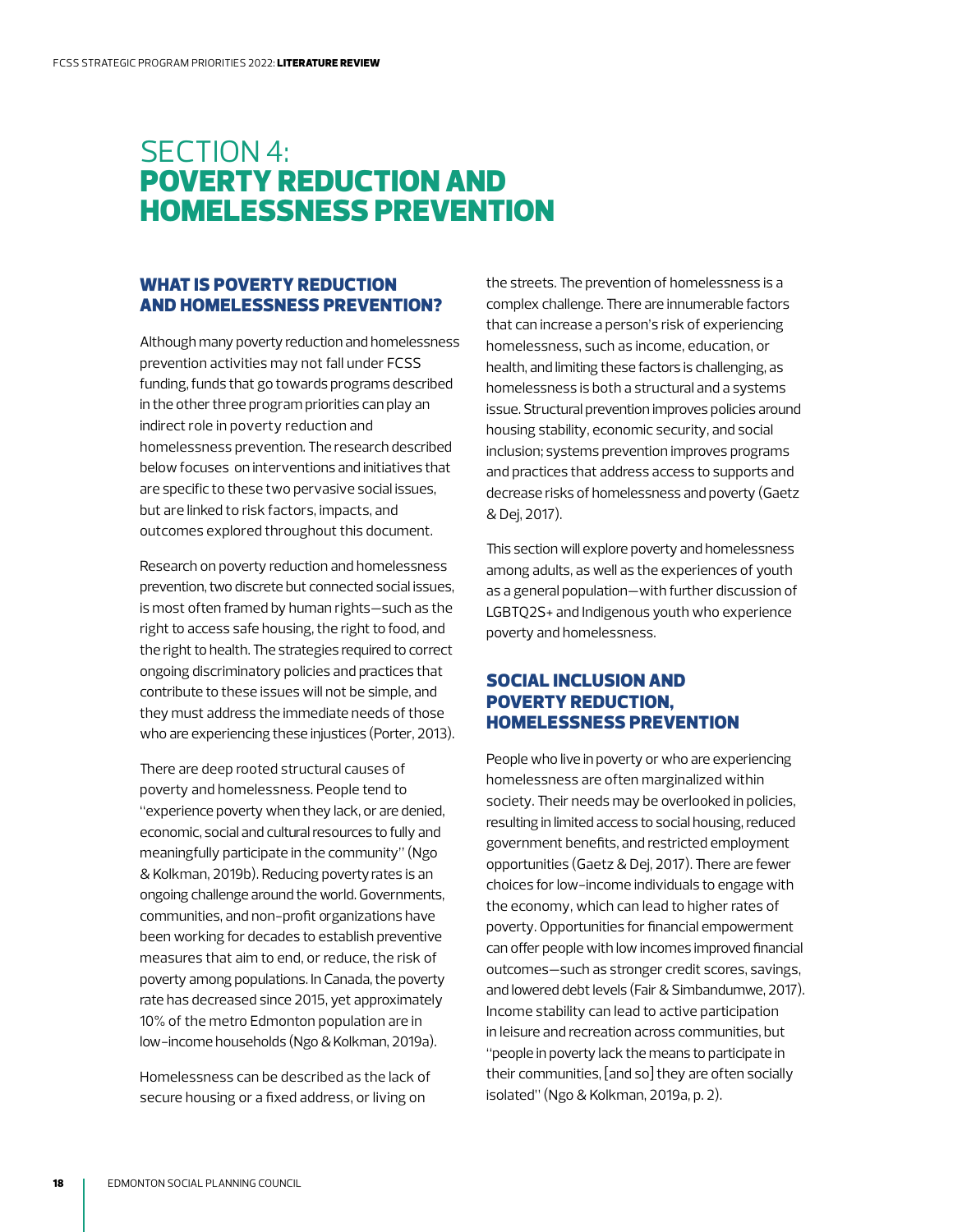<span id="page-20-0"></span>Services for people experiencing homelessness that "target and support the whole person can contribute to a virtuous cycle that increases wellbeing, wider social capital, and ultimately social inclusion" (Anderson et al., 2016, p. 2). Improving prevention, intervention, and outcomes such as these (rather than focusing on interventions with short-term outcomes) would have far-reaching impacts in health, housing education, and employment (Hulse, 2010).

# THE RESEARCH: RISK FACTORS FOR HOMELESSNESS AND POVERTY

The range of research on poverty reduction and homelessness prevention strategies is wide, as these two topics have been explored for decades. They can be addressed separately, but they are closely tied and often discussed in relation to one another—especially when addressing homelessness. A large body of literature focuses on risk factors that lead to poverty or homelessness, but there is a significant amount of work that explores interventions that involve reduction and prevention strategies.

#### *Adults*

Exploring prevention and interventions for homelessness means knowing that "there is no single cause that explains everyone's experience of homelessness and pathways into and out of homelessness are neither linear nor uniform" (Gaetz & Dej, 2017, p. 16). Research shows that people who are Indigenous, racialized, and LGBTQ2S+ are overrepresented among homeless populations in Canada (Gaetz & Dej, 2017). The various forms of systemic discrimination that these populations encounter in accessing housing, income, and education, to name just a few, increase their risk of homelessness (Gaetz & Dej, 2017).

Adults experiencing homelessness report that challenges regarding housing stability and inclusion are often tied to family conflict and employment barriers—further exacerbated by cuts to social assistance programs and income supports (McDonald & Janes, 2009).

Statistics show that women experience poverty at higher rates than men (Ngo & Kolkman, 2019a). However, estimates of homelessness among women and girls are grossly inaccurate because women "are less likely to appear in mainstream shelters, drop in spaces, public spaces, or access other homeless-specific services" (Schwan et al., 2020, p. 4), resulting in what is termed "hidden homelessness." Findings show that the "female experience of family homelessness is . . . much more strongly correlated with poverty than with the presence of any support needs" (Bretherton, 2017, p. 5)—that is, they experience financial instability or homelessness at rates that cannot be captured by measures of service and support usage alone, such as shelter beds used or needed by women. This demonstrates the importance of preventative efforts that reach individuals at different stages of their lives, such as financial empowerment. Women, girls, and gender diverse people are particularly vulnerable to experiences of poverty and homelessness (Schwan et al., 2020). Many of the causes of homelessness for women tie into experiences of family violence (Schwan et al., 2020), confirming the importance of promoting healthy relationships among diverse populations.

Adults who are at risk of homelessness, or who are experiencing homelessness, have different needs at different stages of their lifetime. Therefore, housing responses work best when they are customized and coordinated to meet a variety of needs, rather than when they attempt to deliver one-size-fitsall interventions (Hulse, 2010). There is growing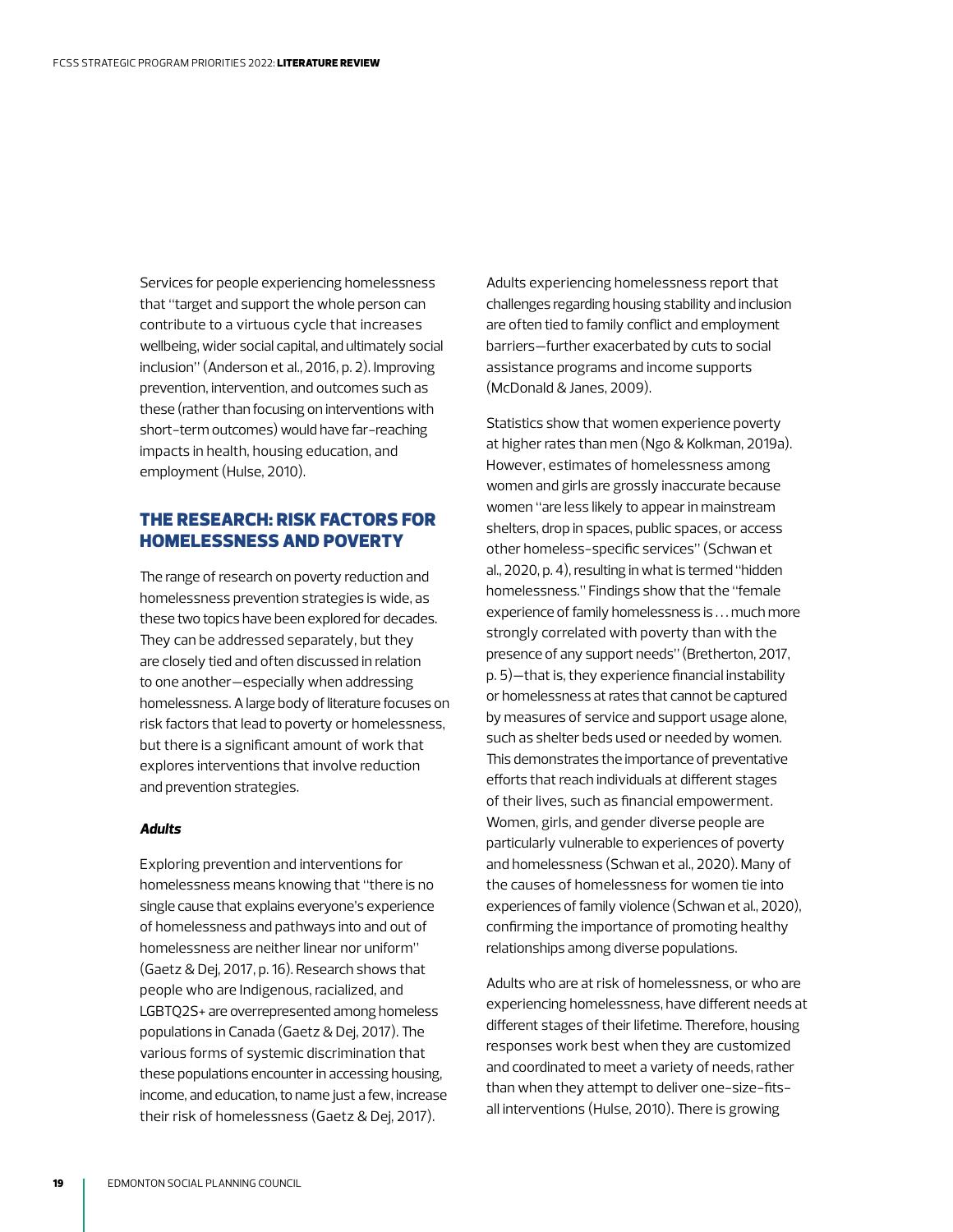evidence that the most effective strategies to prevent homelessness are those that function as wrap-around services that follow the individual, rather than fixed-place supports that require individuals who are experiencing homelessness or who live in remote locations to be mobile (Hulse, 2010). A study by McDonald and Janes (2009) notes that the more effective programs and services: are developed in partnership with participants, offer them choice, build on individual strengths, ensure flexibility, and embed peer-based programming. This is considered an "ideal model" for program delivery to all ages.

#### *Youth*

Homelessness among youth (aged 13–24) is often addressed in the same ways as it is for adults, using the same frameworks. However, youth-based homelessness is distinctive and requires a rightsbased approach that "address[es] the unique needs of developing adolescents and young adults" (Gaetz et al., 2018, p. 20) with its own targeted preventions and interventions.

Youth homelessness prevention and interventions focus on reducing the risks that may lead to homelessness and providing support to those who are currently experiencing homelessness (Gaetz et al., 2018). Research on youth homelessness has shown that even following the transition from homelessness to stable housing, youth continue to face financial instability, unaffordable housing, and limited education opportunities—all making it harder to move forward and escape the cycle of poverty and homelessness (Thulien et al., 2018). Education, employment, and community, together, form a solid basis for well-being, though "above all, access to good quality and affordable accommodation is a fundamental dimension of social inclusion" and a means to prevent poverty and homelessness

throughout an individual's lifetime (Anderson et al., 2016, p. 2). An individual's access to prevention or early intervention strategies, described through social emotional learning, developing positive mental health, and building healthy relationships, can impact youth outcomes of homelessness and poverty.

#### *LGBTQ2S+ Youth*

The intersections of youth vulnerability are complex; LGBTQ2S+ youth are disproportionately represented among youth experiencing poverty and homelessness. As Canadian society becomes more accepting of sexual and gender diversity, youth are empowered to disclose their sexual orientation or gender identity earlier in life. Despite this increased acceptance, however, LGBTQ2S+ youth face increased risk of exploitation, mental health challenges, substance use, risky behaviour, and suicide (Abramovich, 2016). The factors that lead to LGBTQ2S+ youth homelessness and poverty are inextricable, but often relate to discrimination and the breakdown of personal relationships (Abramovich & Shelton, 2017).

Evidence reveals that LGBTQ2S+ youth commonly experience homophobic and transphobic discrimination while trying to access youth-serving agencies, emergency shelters, and programs (Abramovich, 2016). Social programs and services do not typically collect gender and sexual identity data, and therefore programming decisions are made based on inaccurate information and a limited understanding of the increasing need for more targeted services. Furthermore, many social programs and services are unable to adequately address the specific needs of trans youth. These supports often lack resources and procedures to help trans youth in a manner that does not increase risk to the client's personal safety (Abramovich, 2016; Ecker, 2017).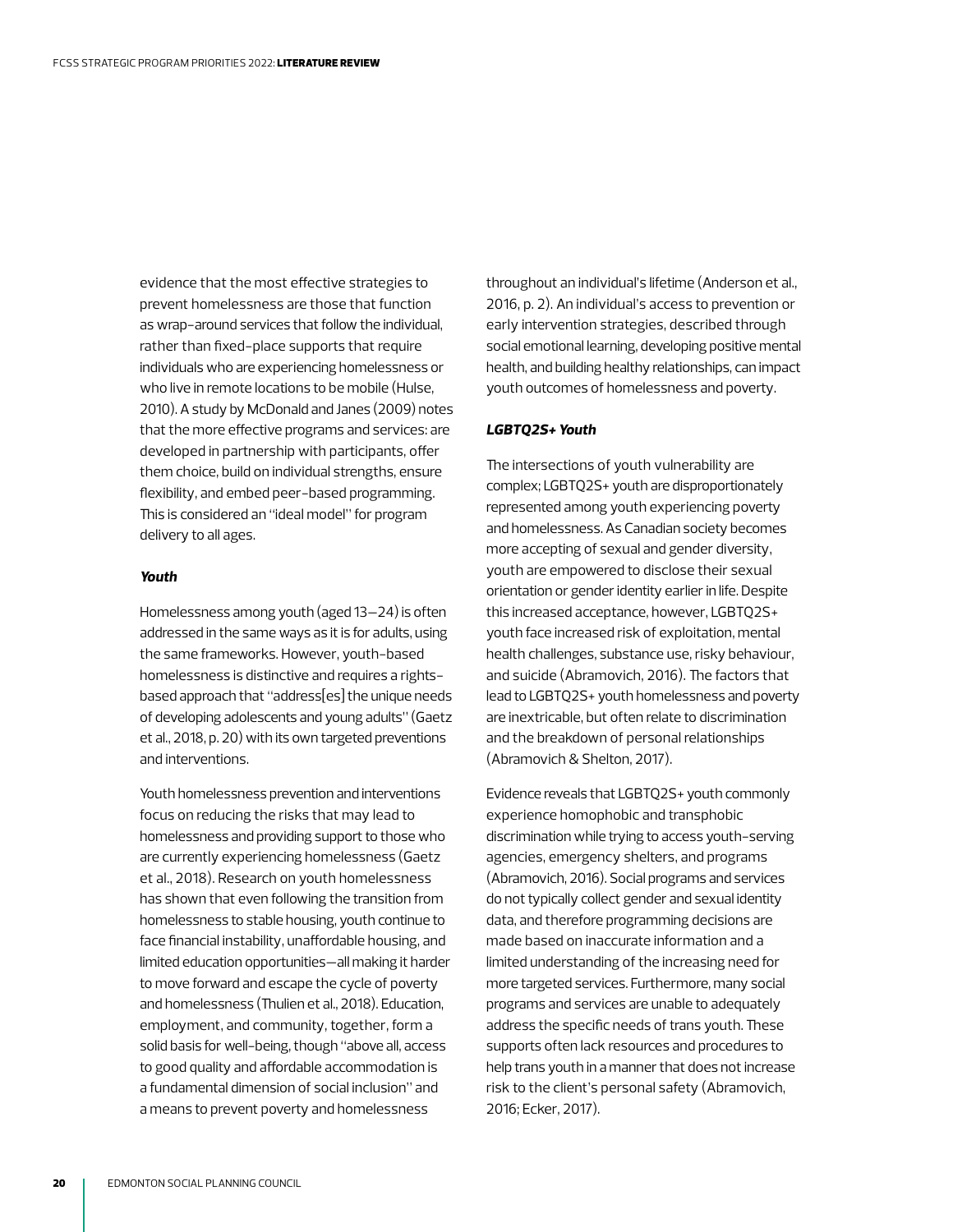<span id="page-22-0"></span>LGBTQ2S+ youth require shelters and services they can turn to that are safe and accepting, and that have trained staff—or better yet, staff who identify as part of the LGBTQ2S+ community—who can understand their unique needs and circumstances (Ecker, 2017). Most prevention strategies focus on the risk factors that lead to homelessness, but this particular population may require more comprehensive supports to connect with supportive networks of friends or family, with emphasized respect for created families (Abramovich & Shelton, 2017); access education; transition into stable, long-term housing; and find employment. Limited income opportunities, due to discrimination, inadequate education or training opportunities, or mental health challenges, ultimately perpetuate poverty and increase risk factors that lead to poverty and homelessness.

#### *Indigenous Youth*

Unfortunately, Indigenous youth are also disproportionately represented among the population of youth experiencing homelessness. Colonization and racism have disrupted family dynamics among Indigenous communities (see **Section 3**). The impacts of colonial policies and practices, such as residential schools, the Sixties Scoop, and child welfare apprehension, have led to fractured family and kinship relations and intergenerational trauma (Baskin, 2013; MMIWG, 2019).

Indigenous youth become homeless at a younger age, deal with more mental health symptoms, have higher substance use/dependency issues, as well as higher victimization and suicide attempt rates than their non-Indigenous peers, all while experiencing precarious living situations (Kidd et al., 2019). Young Indigenous women report

experiencing homelessness at a younger age than young Indigenous men (aged 15.20 versus 16.12, respectively), citing physical and sexual abuse, mental health, and substance use as causes for leaving home (Kidd et al., 2019). Young Indigenous men cite issues with the law or difficulties finding work as the main causes for their departure (Kidd et al., 2019).

There are numerous studies that show the importance of connecting Indigenous youth with their culture at a young age as a means to prevent issues such as poverty, mental health, addiction, homelessness, or experiences of abuse in later life (Baskin, 2013). This goes beyond promoting cultural sensitivity in programming, and instead involves accepting the validity of different ways of knowing and healing using a holistic framework that incorporates both Indigenous and western perspectives and practices into assessment and support (Stewart, 2018).

**Section 3** discusses the importance of healthy relationship skills for Indigenous youth that can lead to a wide range of positive outcomes later in life.

# COVID-19 AND POVERTY REDUCTION, HOMELESSNESS PREVENTION

Undeniably, the COVID-19 pandemic disrupted the Canadian economy. In response to massive job loss due to public health measures, the federal government implemented several emergency income support programs, including the Canada Emergency Response Benefit, the Canada Emergency Student Benefit, and the Canada Recovery Benefit. These funds were in part to prevent potential disaster, as people who could no longer work were unable to meet their basic costs of living. This significant social issue prompted an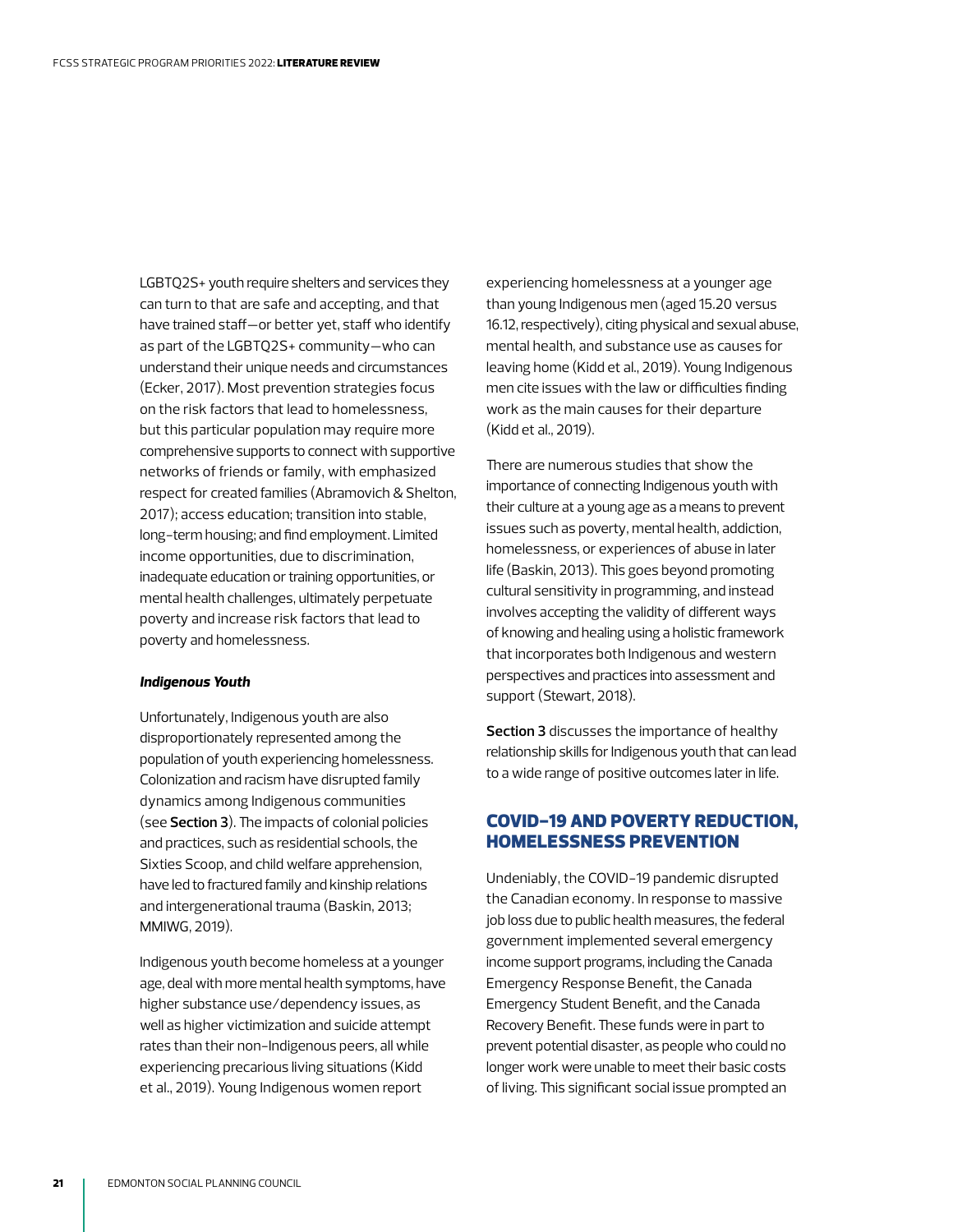<span id="page-23-0"></span>increase in advocacy for a basic income program in Canada—an initiative that would bolster poverty reduction strategies and decrease poverty rates across the country (Green et al., 2020).

The pandemic also affected agencies and shelters serving homeless populations, as people experiencing homelessness were at increased risk of contracting COVID-19. Many shelters had to turn people away due to limited bed availability and space restrictions. Others were able to increase capacity by accessing new shelter spaces to support physical distancing (often by collaborating with the immobilized travel industry to use empty hotels and motels), embedding health services and supports on locations, and setting up isolation areas for individuals who were infected (Baral et al., 2021). The pandemic highlighted the importance of stable housing as a means to address homelessness and fast-tracked the exploration and implementation of permanent supportive housing initiatives (Koziel et al., 2020). Other collaborations between industries and sectors provided support to increase food security and to ensure that medical supplies or other resources were accessible for those in need (Koziel et al., 2020).

Research findings will continue to emerge as studies on the impact of the pandemic to populations living in poverty or precarious housing are completed. The long-term effects of COVID-19 on the economy, social supports, and population health remain as yet unknown.

### **CONCLUSION**

Adult poverty and homelessness must be addressed using a rights-based framework, while the prevalence of youth poverty and homelessness would require the same framework, but with additional targeted programs and policies appropriate to their particular needs and circumstances. Housing programs and prevention, particularly those targeted towards youth, need a network of wrap-around supports—especially economic and social supports to address education, employment, and community. The unique circumstances faced by LGBTQ2S+ youth and Indigenous youth who are experiencing poverty and homelessness require a more holistic system that incorporates culture, friends and family (created, kinship, or immediate) that can act as a protective network to adverse events throughout life.

The innumerable factors that lead to housing instability and poverty cannot be addressed by individual programs and services; the solutions to these intractable problems are multi-sectoral and must include support from all levels of government. However, the federal government of Canada, in partnership with provincial and municipal governments, has only in recent years implemented strategies to improve housing instability (the National Housing Strategy) and poverty (Opportunity for All: Canada's First Poverty Reduction Strategy). The long-term outcomes of these strategies will be invaluable to future research studies.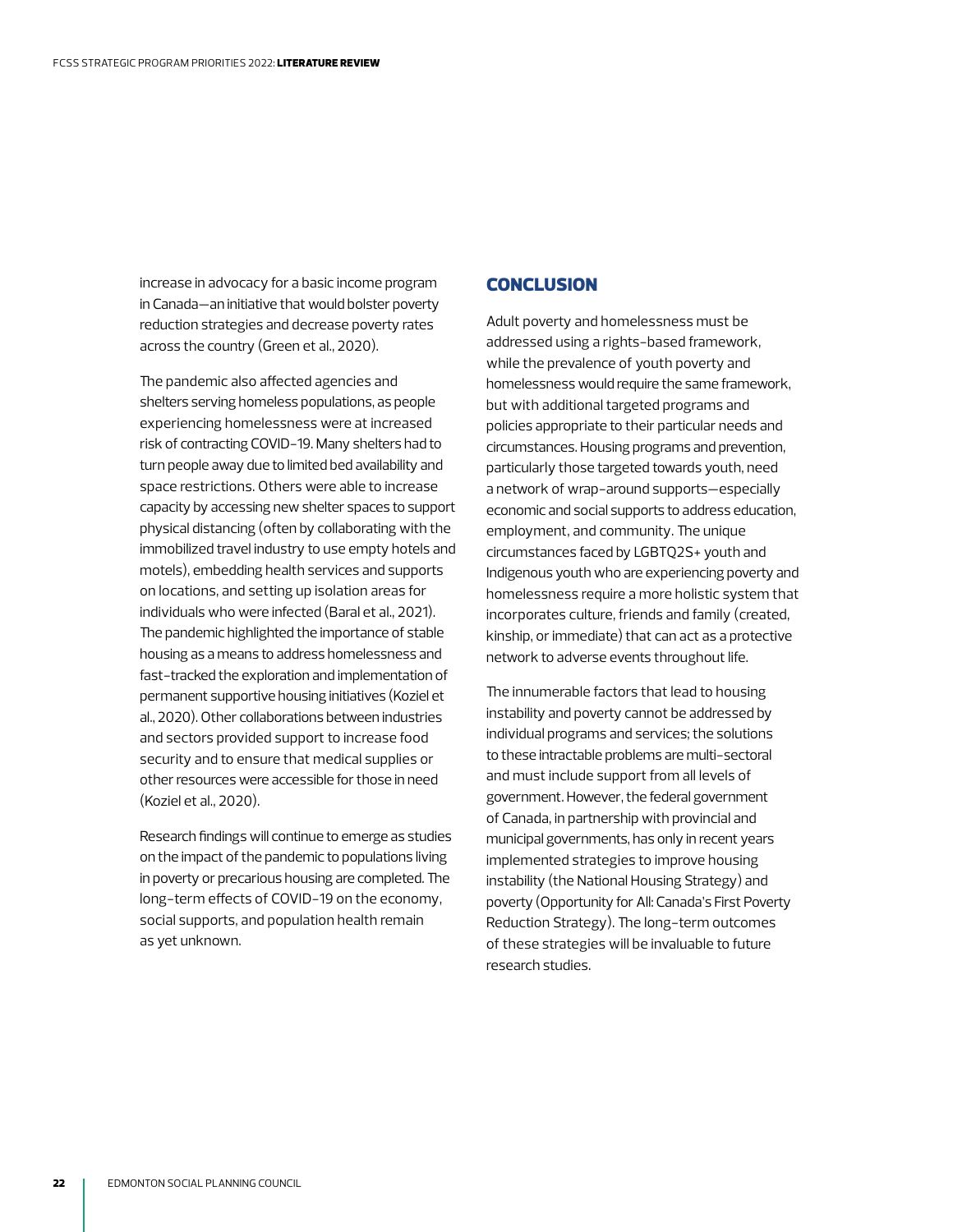# <span id="page-24-0"></span>REFERENCES

Abramovich, A. (2016). Preventing, reducing, and ending LGBTQ2S youth homelessness: The need for targeted strategies. *Social inclusion, 4*(4). <https://doi.org/10.17645/si.v4i4.669>

Abramovich, A., & Shelton, J. (2017). Conclusion: The way forward. In A. Abramovich & J. Shelton (Eds.), *Where am I going to go? Intersectional approaches to ending LGBTQ2S youth homelessness in Canada & the U.S.* (pp. 335–346). Canadian Observatory on Homelessness Press.

Akhter-Khan, S. C., Tao, Q., Ang, T. F. A., Itchapurapu, I. S., Alosco, M. L., Mez, J., Piers, R. J., Steffens, D. C., Au, R., & Qiu, W. Q. (2021). Associations of loneliness with risk of Alzheimer's disease dementia in the Framingham Heart Study. *Alzheimer's & Dementia*, 1–9. [https://doi.org/10.1002/alz.12327](https://doi.org/10.1002/alz.12327 ) 

Ancheta, A. J., Bruzzese, J., & Hughes, T. L. (2020). *The impact of positive school climate on suicidality and mental health among LGBTQ adolescents: A systematic review*. [https://doi.](https://doi.org/10.1177/1059840520970847  ) [org/10.1177/1059840520970847](https://doi.org/10.1177/1059840520970847  ) 

Anderson, I., Filipovič Hrast, M., & Finnerty, J. (2016). Researching homelessness: Challenging exclusion? *Social Inclusion, 4*(4), 1–4. [https://doi.](https://doi.org/10.17645/si.v4i4.774  ) [org/10.17645/si.v4i4.774](https://doi.org/10.17645/si.v4i4.774  ) 

Andersson, N., & Nahwegahbow A. (2010). Family violence and the need for prevention research in First Nations, Inuit, and Métis communities. *Pimatisiwin,* 8(2), 9–33.

Association for Canadian Studies. (2010). *Canadian issues: Immigrant mental health*. [https://acs-aec.](https://acs-aec.ca/wp-content/uploads/2019/05/CITC-2010-Summer-Ete-L-1.pdf ) [ca/wp-content/uploads/2019/05/CITC-2010-](https://acs-aec.ca/wp-content/uploads/2019/05/CITC-2010-Summer-Ete-L-1.pdf ) [Summer-Ete-L-1.pdf](https://acs-aec.ca/wp-content/uploads/2019/05/CITC-2010-Summer-Ete-L-1.pdf )

Ball, J. (2010). Indigenous fathers' involvement in reconstituting "circles of care." *American Journal of Community Psychology*, 45(1–2), 124–138. [https://doi.org/10.1007/s10464-009-9293-1](https://doi.org/10.1007/s10464-009-9293-1  ) 

Baral, S., Bond, A., Boozary, A., Bruketa, E., Elmi, N., Freiheit, D., Ghosh, S. M., Goyer, M. E., Orkin, A. M., Patel, J., Richter, T., Robertson, A., Sutherland, C., Svoboda, T., Turnbull, J., Wong, A., & Zhu, A. (2021). Seeking shelter: Homelessness and COVID-19. *FACETS, 6*, 925–958. [https://doi.org/10.1139/](https://doi.org/10.1139/facets-2021-0004   ) [facets-2021-0004](https://doi.org/10.1139/facets-2021-0004   ) 

Barker, B., Goodman, A., & DeBeck, K. (2017). Reclaiming Indigenous identities: Culture as strength against suicide among Indigenous youth in Canada. *Canadian Journal of Public Health, 108*(2), e208– e210. [https://doi.org/10.17269/CJPH.108.5754](https://doi.org/10.17269/CJPH.108.5754  ) 

Baskin, C. (2013). Shaking off the colonial inheritance: Homeless Indigenous youth resist, reclaim and reconnect. In S. Gaetz, B. O'Grady, K. Buccieri, J. Karabanow, & A. Marsolias (Eds.), *Youth homelessness in Canada: Implications for policy and practice* (pp. 405–424). Canadian Observatory on Homelessness Press.

Beaulieu, M., Gordon, R., & Spencer, C. (2003). *An environmental scan of abuse and neglect of older adults in Canada: What's working and why*. Federal/Provincial/Territorial Committee of Officials (Seniors).

Bretherton, J. (2017). Reconsidering gender in homelessness. *European Journal of Homelessness, 11*(1), 1–21.

Canadian Mental Health Association. (2019). *Cohesive, collaborative, collective: Advancing mental health promotion in Canada*. [https://cmha.ca/](https://cmha.ca/documents/cohesive-collaborative-collective-advancing-mental-health-promotion-in-canada ) [documents/cohesive-collaborative-collective](https://cmha.ca/documents/cohesive-collaborative-collective-advancing-mental-health-promotion-in-canada )[advancing-mental-health-promotion-in-canada](https://cmha.ca/documents/cohesive-collaborative-collective-advancing-mental-health-promotion-in-canada )

Capaldi, D. M., & Clark, S. (1998). Prospective family predictors of aggression toward female partners for at-risk young men. *Developmental Psychology, 34*(6), 1175–1188.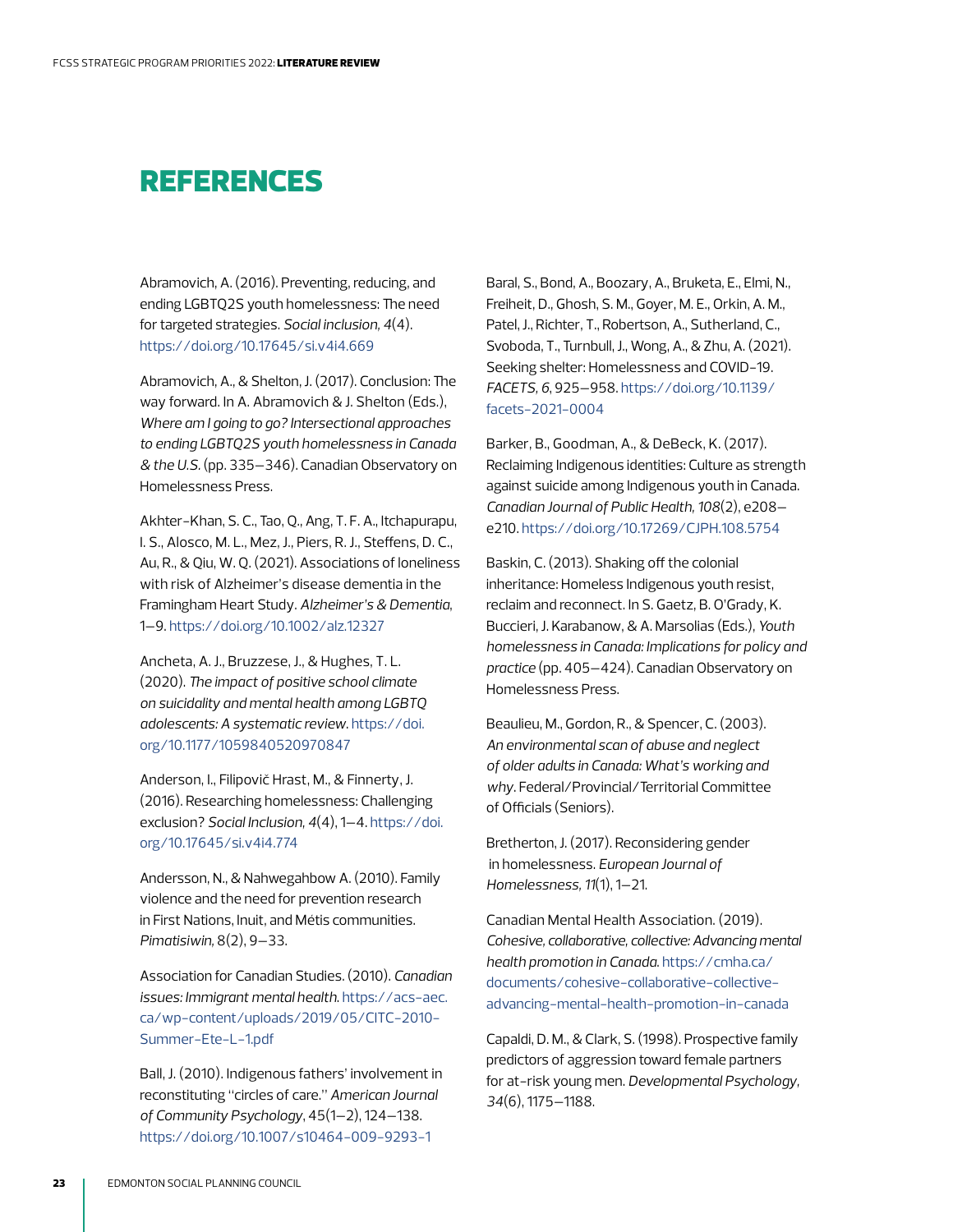Center on the Developing Child at Harvard University. (2016). *From best practices to breakthrough impacts: A science-based approach to building a more promising future for young children and families*. Harvard University. [http://www.developingchild.harvard.edu](http://www.developingchild.harvard.edu  ) 

Centre for School Mental Health. (n.d.). Healthy relationships, safe choices, connected youth. Western University. [https://youthrelationships.org/](https://youthrelationships.org/ )

Centre for the Study of Social Policy. (n.d.) *Parental resilience: Protective & promotive factors*. [https://](https://cssp.org/resource/protectivefactorsactionsheets/  ) [cssp.org/resource/protectivefactorsactionsheets/](https://cssp.org/resource/protectivefactorsactionsheets/  ) 

Chappell, N. L. (2008). Aging and mental health. *Social Work in Mental Health, 7*(1–3), 122–138. [https://doi.org/10.1080/15332980802072454](https://doi.org/10.1080/15332980802072454  ) 

Chief Public Health Officer. (2016). *A focus on family violence in Canada*. Public Health Agency of Canada. [https://www.canada.ca/en/public-health/](https://www.canada.ca/en/public-health/services/publications/chief-public-health-officer-reports-state-public-health-canada/2016-focus-family-violence-canada.html  ) [services/publications/chief-public-health-officer](https://www.canada.ca/en/public-health/services/publications/chief-public-health-officer-reports-state-public-health-canada/2016-focus-family-violence-canada.html  )[reports-state-public-health-canada/2016-focus](https://www.canada.ca/en/public-health/services/publications/chief-public-health-officer-reports-state-public-health-canada/2016-focus-family-violence-canada.html  )[family-violence-canada.html](https://www.canada.ca/en/public-health/services/publications/chief-public-health-officer-reports-state-public-health-canada/2016-focus-family-violence-canada.html  ) 

Children First Canada. (2020). *Top 10 threats to childhood in Canada*. Raising Canada 2020. [https://childrenfirstcanada.org/resources/](https://childrenfirstcanada.org/resources/  ) 

Clarke, A. M., Kuosmanen, T., & Barry, M. A. (2015). A systematic review of online youth mental health promotion and prevention interventions. *Journal of Youth and Adolescence, 44*, 90–113. [https://doi.](https://doi.org/10.1007/s10964-014-0165-0   ) [org/10.1007/s10964-014-0165-0](https://doi.org/10.1007/s10964-014-0165-0   ) 

Collaborative for Academic, Social, and Emotional Learning. (2020). *SEL: What Are the Core Competence Areas and Where are they Promoted?* [https://casel.org/sel-framework/](https://casel.org/sel-framework/  ) 

Conroy, S. (2021). *Family violence in Canada: A statistical profile, 2019*. Juristat, Statistics Canada. [https://www150.statcan.gc.ca/n1/pub/85-](https://www150.statcan.gc.ca/n1/pub/85-002-x/2021001/article/00001-eng.htm  ) [002-x/2021001/article/00001-eng.htm](https://www150.statcan.gc.ca/n1/pub/85-002-x/2021001/article/00001-eng.htm  ) 

Crenshaw, K. (1991). Mapping the margins: Intersectionality, identity politics, and violence against women of color. *Stanford Law Review 43*(6), 1241–1299. [https://doi.org/10.2307/1229039](https://doi.org/10.2307/1229039  ) 

Crooks, C. V., Chiodo, D., Thomas, D., & Hughes, R. (2010). Strengths-based programming for First Nations youth in schools: Building engagement through healthy relationships and leadership skills. *International Journal of Mental Health and Addiction 8*, 160–173. [https://doi.org/10.1007/](https://doi.org/10.1007/s11469-009-9242-0  ) [s11469-009-9242-0](https://doi.org/10.1007/s11469-009-9242-0  ) 

Diamond, A. (2012). Activities and programs that improve children's executive functions. *Current Directions in Psychological Science, 21*(5), 335–341. [https://doi.org/10.1177/0963721412453722](https://doi.org/10.1177/0963721412453722  ) 

Dozois, E., Wells, L., & Crooks, C. V. (2016). Developing a comprehensive, evidence-based strategy for violence prevention: Lessons learned from Alberta, Canada. In M. F. Taylor, U. Khan, & J. A. Pooley (Eds.), *Crime and violence prevention: Moving beyond hot-stove policing and perpetrator rehabilitation* (pp. 215–230). Nova Science Publishers.

Ecker, J. (2017). *LGBTQ2S adult housing needs assessment final report*. [https://doi.org/10.13140/](https://doi.org/10.13140/RG.2.2.36596.09602   ) [RG.2.2.36596.09602](https://doi.org/10.13140/RG.2.2.36596.09602   ) 

Ellsberg, M., Arango, D. J., Morton, M., Gennari, F., Kiplesund, S., Contreras, M., & Watts, C. (2015). Prevention of violence against women and girls: What does the evidence say? *Lancet 385*, 1555–1566. [http://dx.doi.org/10.1016/S0140-](http://dx.doi.org/10.1016/S0140-6736(14)61703-7  ) [6736\(14\)61703-7](http://dx.doi.org/10.1016/S0140-6736(14)61703-7  ) 

Exner-Cortens, D., Wells, L., Lee, L. & Spiric, V. ( 2021). Building a culture of intimate partner violence prevention in Alberta, Canada through the promotion of healthy youth relationships. *Prevention Science, 22*, 40–49. [https://doi.](https://doi.org/10.1007/s11121-019-01011-7  ) [org/10.1007/s11121-019-01011-7](https://doi.org/10.1007/s11121-019-01011-7  ) 

Fair, A., & Simbandumwe, L. (2017). *Financial empowerment: What it is and how it helps to reduce poverty*. ABLE Financial Empowerment Network. [https://www.homelesshub.ca/resource/](https://www.homelesshub.ca/resource/financial-empowerment-what-it-and-how-it-helps-reduce-poverty  ) [financial-empowerment-what-it-and-how-it](https://www.homelesshub.ca/resource/financial-empowerment-what-it-and-how-it-helps-reduce-poverty  )[helps-reduce-poverty](https://www.homelesshub.ca/resource/financial-empowerment-what-it-and-how-it-helps-reduce-poverty  ) 

Francis, R. C. (2011). *Epigenetics: How environment shapes our genes*. W. W. Norton & Company.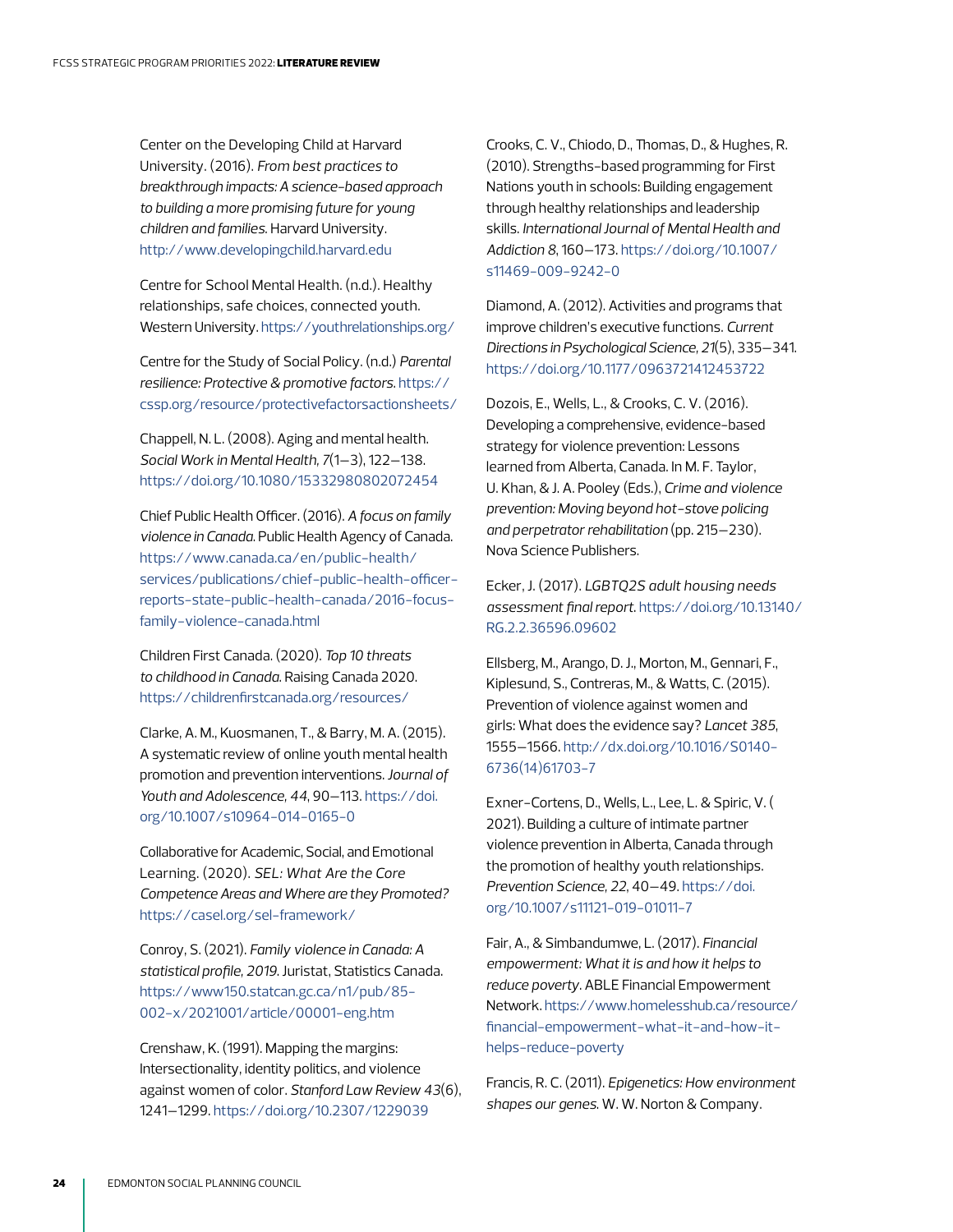Fuller-Thomson, E., Baker, T., & Brennenstuhl, S. (2012). Evidence supporting an independent association between childhood physical abuse and lifetime suicidal ideation. *Suicide and Life-Threatening Behavior, 42*(3), 279–291. [https://doi.org/10.1111/j.1943-278X.2012.00089.x](https://doi.org/10.1111/j.1943-278X.2012.00089.x   ) 

Gaetz, S., & Dej, E. (2017). *A new direction: A framework for homelessness prevention*. Canadian Observatory on Homelessness. [https://homelesshub.ca/ANewDirection](https://homelesshub.ca/ANewDirection )

Gaetz, S., Schwan, K., Redman, M., French, D., & Def, E. (2018). *The roadmap for the prevention of youth homelessness*. Canadian Observatory on Homelessness. [https://www.homelesshub.ca/](https://www.homelesshub.ca/youthpreventionroadmap  ) [youthpreventionroadmap](https://www.homelesshub.ca/youthpreventionroadmap  ) 

Garcia, E., & Weiss, E. (2016). *Making the wholechild education the norm: How research and policy initiatives can make social and emotional skills a focal point of children's education*. Economic Policy Institute. [https://epi.org/107051](https://epi.org/107051     ) 

George, U., Thomson, M. S., Chaze, F., & Gurgue, S. (2015). Immigrant mental health, a public health issue: Looking back and moving forward. I*nternational Journal of Environmental Research and Public Health, 12*. [https://doi.org/10.3390/](https://doi.org/10.3390/ijerph121013624  ) [ijerph121013624](https://doi.org/10.3390/ijerph121013624  ) 

Goldberg, J. M., Sklad, M., Elfrink, T. R., Schreurs, K. M. G., Bohlmeijer, E. T., & Clarke, A. M. (2019). Effectiveness of interventions adopting a whole school approach to enhancing social and emotional development: A meta-analysis. *European Journal of Psychology of Education, 34*, 755–782. [https://doi.org/10.1007/s10212-018-0406-9](https://doi.org/10.1007/s10212-018-0406-9  ) 

Government of Alberta. (2019). *Healthy relationships* (Fact sheet). [https://open.alberta.ca/publications/](https://open.alberta.ca/publications/fact-sheet-what-is-a-healthy-relationship  ) [fact-sheet-what-is-a-healthy-relationship](https://open.alberta.ca/publications/fact-sheet-what-is-a-healthy-relationship  ) 

Green, D. A., Rhys Kesselman, J., & Tedds, L. M. (2020). Considerations for basic income as a COVID-19 response. *SPP Briefing Paper, 13*(11). The School of Public Policy, University of Calgary. [https://ssrn.com/abstract=3625257](https://ssrn.com/abstract=3625257  ) 

Guruge, S., & Butt, H. (2015). A scoping review of mental health issues and concerns among immigrant and refugee youth in Canada: Looking back, moving forward. *Canadian Journal of Public Health, 106*(2), e72–e78. [https://doi.org/10.17269/CJPH.106.4588](https://doi.org/10.17269/CJPH.106.4588 )

Hamfelt, A. (2019). *Social inclusion: The key determinant of mental wellness*. Canadian Mental Health Association, BC Division.

Heck, N. C. (2015). The potential to promote resilience: Piloting a minority stress-informed, GSA-based, mental health promotion program for LGBTQ youth. *Psychology of Sexual Orientation and Gender Diversity, 2*(3), 225–231. [https://doi.](https://doi.org/10.1037/sgd0000110  ) [org/10.1037/sgd0000110](https://doi.org/10.1037/sgd0000110  ) 

Heidinger, L. (2021). I*ntimate partner violence: Experiences of First Nations, Métis and Inuit women in Canada, 2018*. Juristat, Statistics Canada. [https://www150.statcan.gc.ca/n1/pub/85-](https://www150.statcan.gc.ca/n1/pub/85-002-x/2021001/article/00007-eng.htm  ) [002-x/2021001/article/00007-eng.htm](https://www150.statcan.gc.ca/n1/pub/85-002-x/2021001/article/00007-eng.htm  ) 

Hirst, S. P., Lane, A., & Stares, R. (2020). Health promotion with older adults experiencing mental health challenges: A literature review of strengthbased approaches. *Clinical Gerontologist, 36*(4), 329–355. [https://doi.org/10.1080/07317115.](https://doi.org/10.1080/07317115.2013.788118  ) [2013.788118](https://doi.org/10.1080/07317115.2013.788118  ) 

Hulse, K., Jacobs, K., Arthurson, K., & Spinney, A. (2010). *Housing policy, public policy, and social inclusion* (AHURI Positioning Paper No. 135). Australian Housing and Urban Research Institute.

Hunting, G., Grace, D., & Hankivsky, O. (2015). Taking action on stigma and discrimination: An intersectionality-informed model of social inclusion and exclusion. *Intersectionalities: A Global Journal of Social Work Analysis, Research, Polity and Practice, 4*(2).

Hymel, S., Low, A., Starosta, L., Gill, R., & Schonert-Reichl, K. (2017). Promoting mental well-being through social-emotional learning in schools: Examples from British Columbia. *Canadian Journal of Community Mental Health, 36*(4). [https://doi.](https://doi.org/10.7870/cjcmh-2017-029   ) [org/10.7870/cjcmh-2017-029](https://doi.org/10.7870/cjcmh-2017-029   )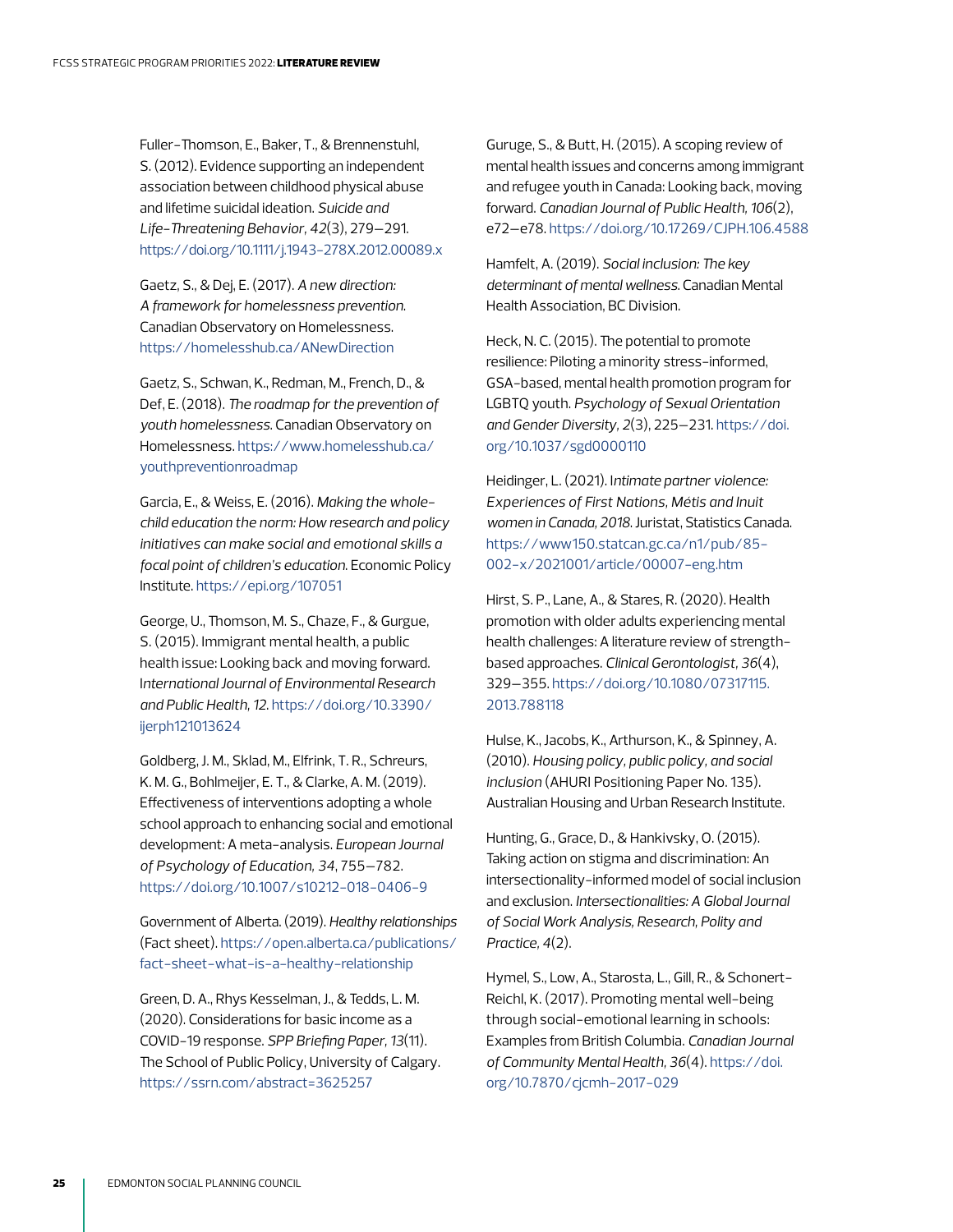Isaak, C. A., Stewart, D. E., Mota, J. P., Munro, G., Katz, L. Y., & Sareen, J. (2015). Surviving, healing and moving forward: Journeys towards resilience among Canadian Cree adults. *International Journal of Social Psychiatry, 61*(8), 788–795. [https://doi.](https://doi.org/10.1177/0020764015584648  ) [org/10.1177/0020764015584648](https://doi.org/10.1177/0020764015584648  ) 

Kidd, S. A., Thistle, J., Beaulieu, T., O'Grady, B., & Gaetz, S. (2019). A national study of Indigenous youth homelessness in Canada. *Public Health, 176*, 163–171. [https://doi.org/10.1016/j.puhe.](https://doi.org/10.1016/j.puhe.2018.06.012  ) [2018.06.012](https://doi.org/10.1016/j.puhe.2018.06.012  ) 

Kirmayer, L. J., Sheiner, E., & Geoffroy, D. (2016). Mental health promotion for Indigenous youth. In M. Hodes & S. Gau (Eds.) *Positive mental health, fighting stigma and promoting resiliency for children and adolescents* (pp. 111–140). Academic Press. [https://doi.org/10.1016/B978-0-12-804394-](https://doi.org/10.1016/B978-0-12-804394-3.00006-1   ) [3.00006-1](https://doi.org/10.1016/B978-0-12-804394-3.00006-1   ) 

Koziel, J., Savidov, M., Frick, A. (2020). *A brief scan of COVID-19 impacts on people experiencing homelessness*. Bissell Centre. [https://www.](https://www.homelesshub.ca/resource/brief-scan-covid-19-impacts-people-experiencing-homelessness  ) [homelesshub.ca/resource/brief-scan-covid-19](https://www.homelesshub.ca/resource/brief-scan-covid-19-impacts-people-experiencing-homelessness  ) [impacts-people-experiencing-homelessness](https://www.homelesshub.ca/resource/brief-scan-covid-19-impacts-people-experiencing-homelessness  ) 

Lapointe, A. A., Dunlop, C. I., & Crooks, C. (2018). Feasibility and fit of a mental health promotion program for LGBTQ+ youth. *Journal of Youth Development, 13*(4), 100–117. [https://doi.](https://doi.org/10.5195/jyd.2018.585  ) [org/10.5195/jyd.2018.585](https://doi.org/10.5195/jyd.2018.585  ) 

Laporte, L., Jiang, D., Pepler, D., & Chamberland, C. (2011). The relationship between adolescents' experience of family violence and dating violence. *Youth & Society, 43*(1), 3–27. [https://doi.](https://doi.org/10.1177/0044118X09336631  ) [org/10.1177/0044118X09336631](https://doi.org/10.1177/0044118X09336631  ) 

Levendosky, A. A., Bogat, G. A., & Martinez-Torteya, C. (2013). PTSD symptoms in young children exposed to intimate partner violence. *Violence Against Women, 19*(2), 187–201. [https://doi.](https://doi.org/10.1177/1077801213476458  ) [org/10.1177/1077801213476458](https://doi.org/10.1177/1077801213476458  ) 

Lorenzetti, L., Lantion, V., Este, D. C., Murwisi, P., Halvorsen, J., Oshchepkova, T., Dadhwani, H., Opliphant, F., Wolfleg, A., & Hoyt, M. (2021). A men's survey: Exploring well-being, healthy relationships and violence prevention. *Journal of Men's Studies*, 1–21. [https://doi.org/10.1177/10608265211018817](https://doi.org/10.1177/10608265211018817  ) 

Lorenzetti, L., Lantion, V., Murwisi, P., Hoyt, M., Oliphant, F., Sadhwani, H., Oshchepkova, T., & Este, D. C. (2016). *The Alberta Men's survey: A conversation with men about well-being and healthy relationships*. Alberta Men's Network.

Mahoney, J. L., Durlak, J. A., & Weissberg, R. P. (2018). An update on social and emotional learning outcome research. *Phi Delta Kappan, 100*(4), 18–23. [https://](https://doi.org/10.1177/0031721718815668  ) [doi.org/10.1177/0031721718815668](https://doi.org/10.1177/0031721718815668  ) 

McCann, C., Cook, J., Loiseau, E. (2021). *Early learnings about uses for the resilience scale metaphor in practice*. Alberta Family Wellness Initiative.<https://www.albertafamilywellness.org>

McDonald, L. (2011). Elder abuse and neglect in Canada: The glass is still half full. *Canadian Journal on Aging, 30*(3), 437–465. [https://doi.org/10.1017/](https://doi.org/10.1017/S0714980811000286   ) [S0714980811000286](https://doi.org/10.1017/S0714980811000286   ) 

McDonald, L., & Janes, J. (2009). *Homeless2home: A community exchange*. [https://doi.org/10.13140/](https://doi.org/10.13140/RG.2.1.2320.9687  ) [RG.2.1.2320.9687](https://doi.org/10.13140/RG.2.1.2320.9687  ) 

McDonald, S., Edwards, S., Hetherington, E., Racine, N., Mueller, M., McArthur, B. A., Madigan, S., Dewey, D., Geisbrecht, G., Letourneau, N., Tough, S. (2020). *[Experiences of Albertan families with children](http://allourfamiliesstudy.com/wp-content/uploads/2020/12/AOF-APrON-COVID-19-Full-Report_30-Nov-2020.pdf)  [during the COVID-19 pandemic: Descriptive report](http://allourfamiliesstudy.com/wp-content/uploads/2020/12/AOF-APrON-COVID-19-Full-Report_30-Nov-2020.pdf)*. University of Calgary.

McGorry, P., Bates, T., & Birchwood, M. (2013). Designing youth mental health services for the 21st century: Examples from Australia, Ireland and the UK. *The British Journal of Psychiatry 202*, s30–s35. [https://doi.org/10.1192/bjp.bp.112.119214](https://doi.org/10.1192/bjp.bp.112.119214  )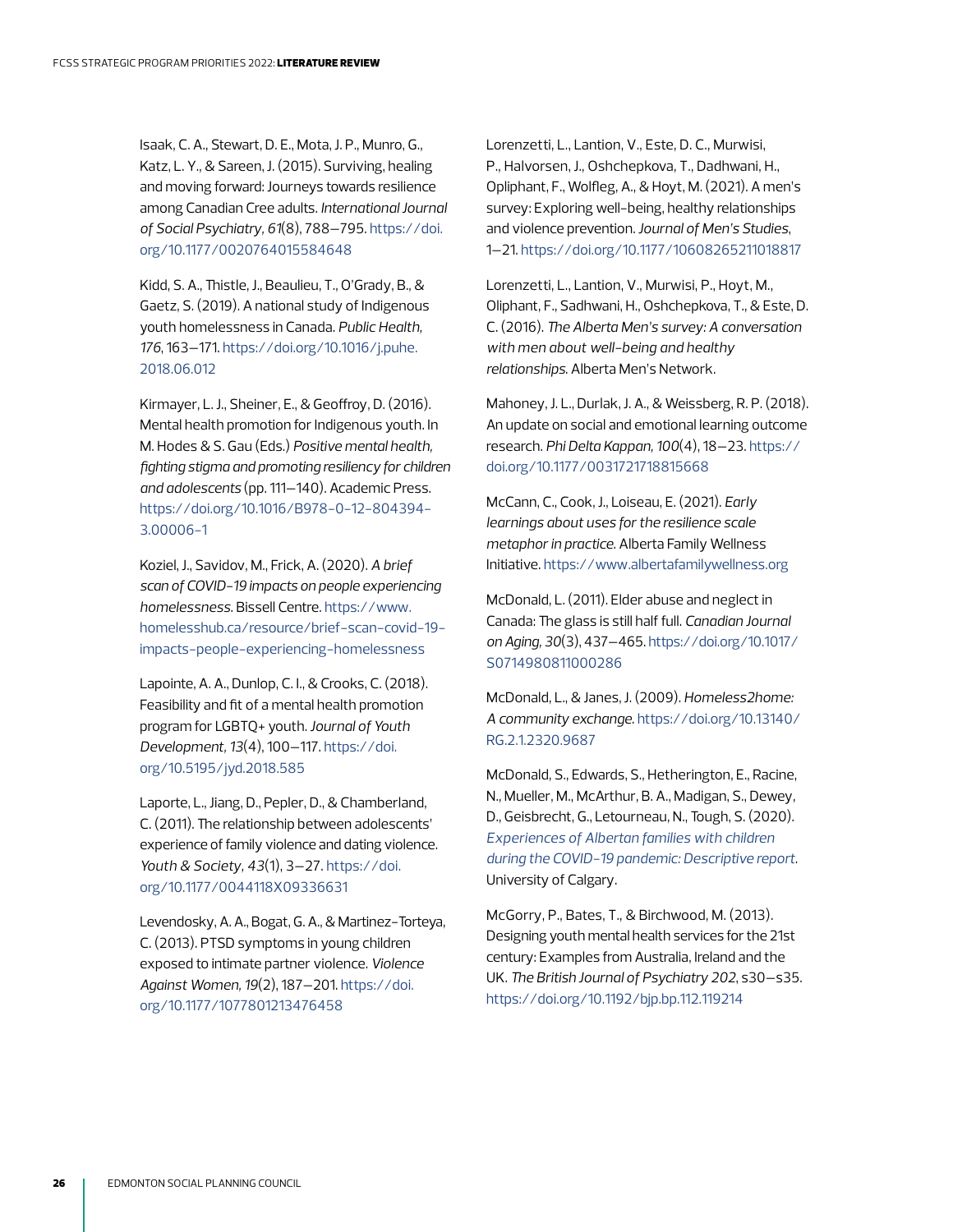McTavish, J. R., MacGregor, J. C. D., Wathen, C. N., & MacMillan, H. L. (2016). Children's exposure to intimate partner violence: An overview. *International Review of Psychiatry, 28*(5), 504–518. [https://](https://doi.org/10.1080/09540261.2016.1205001  ) [doi.org/10.1080/09540261.2016.1205001](https://doi.org/10.1080/09540261.2016.1205001  ) 

Mitchell, A. & Shillington, R. (2002). *Poverty, inequality and social inclusion*. Laidlaw Foundation Working Paper Series, Perspectives on Social Inclusion. [https://www.homelesshub.ca/resource/](https://www.homelesshub.ca/resource/poverty-inequality-and-social-inclusion  ) [poverty-inequality-and-social-inclusion](https://www.homelesshub.ca/resource/poverty-inequality-and-social-inclusion  ) 

Morris, A. S., Hays-Grudo, J., Zapata, M. I., Treat, A., & Kerr, K. L. (2021). Adverse and protective childhood experiences and parenting attitudes: The role of cumulative protection in understanding resilience. *Adversity and Resilience Science, 2*, 181–192. [https://doi.org/10.1007/s42844-021-00036-8](https://doi.org/10.1007/s42844-021-00036-8 )

National Action Plan. (2021). *Ending violence against Indigenous women, girls, and 2SLGBTQQIA+ people*. [https://mmiwg2splus-nationalactionplan.ca/](https://mmiwg2splus-nationalactionplan.ca/ ) 

National Initiative for the Care of the Elderly. (2015). *Into the light: National survey on the mistreatment of older Canadians*. [https://vivredignite.org/](https://vivredignite.org/en/2016/12/into-the-light-national-survey-on-the-mistreatment-of-older-canadians/  ) [en/2016/12/into-the-light-national-survey-on](https://vivredignite.org/en/2016/12/into-the-light-national-survey-on-the-mistreatment-of-older-canadians/  )[the-mistreatment-of-older-canadians/](https://vivredignite.org/en/2016/12/into-the-light-national-survey-on-the-mistreatment-of-older-canadians/  ) 

National Inquiry into Missing and Murdered Indigenous Women and Girls. (2019). *Reclaiming power and place: The final report of the national inquiry into missing and murdered Indigenous women and girls. Volume 1a*. [https://www.mmiwg-ffada.](https://www.mmiwg-ffada.ca/wp-content/uploads/2019/06/Final_Report_Vol_1a-1.pdf   ) [ca/wp-content/uploads/2019/06/Final\\_Report\\_](https://www.mmiwg-ffada.ca/wp-content/uploads/2019/06/Final_Report_Vol_1a-1.pdf   ) [Vol\\_1a-1.pdf](https://www.mmiwg-ffada.ca/wp-content/uploads/2019/06/Final_Report_Vol_1a-1.pdf   ) 

National Institute on Ageing. (2020). *An evidence informed national seniors strategy for Canada* (3rd ed.). [http://nationalseniorsstrategy.ca/](http://nationalseniorsstrategy.ca/  ) 

National Scientific Council on the Developing Child. (2004a). *Young children develop in an environment of relationships* (Working paper no. 1). Centre on the Developing Child at Harvard University. [http://www.developingchild.harvard.edu](http://www.developingchild.harvard.edu )

National Scientific Council on the Developing Child. (2004b). *Children's emotional development is built into the architecture of their brains* (Working paper no. 2). Centre on the Developing Child at Harvard University. [http://www.developingchild.harvard.edu](http://www.developingchild.harvard.edu )

Nelson, S. E., & Wilson, K. (2017). The mental health of Indigenous peoples in Canada: A critical review of research. *Social Science and Medicine, 176*, 93–112. [https://doi.org/10.1016/j.socscimed.2017.01.021](https://doi.org/10.1016/j.socscimed.2017.01.021  ) 

Ngo, S. (2019). *Social isolation of Indigenous seniors*. Edmonton Social Planning Council. [https://edmontonsocialplanning.ca/2019/04/](https://edmontonsocialplanning.ca/2019/04/26/social-isolation-of-indigenous-seniors-age-friendly-edmonton/  ) [26/social-isolation-of-indigenous-seniors-age](https://edmontonsocialplanning.ca/2019/04/26/social-isolation-of-indigenous-seniors-age-friendly-edmonton/  )[friendly-edmonton/](https://edmontonsocialplanning.ca/2019/04/26/social-isolation-of-indigenous-seniors-age-friendly-edmonton/  ) 

Ngo, S., & Kolkman, J. (2019a). *A profile of poverty in Edmonton 2019*. Edmonton Social Planning Council. [https://edmontonsocialplanning.](https://edmontonsocialplanning.ca/2019/08/06/a-profile-of-poverty-in-edmonton-may-2019-update/) [ca/2019/08/06/a-profile-of-poverty-in](https://edmontonsocialplanning.ca/2019/08/06/a-profile-of-poverty-in-edmonton-may-2019-update/)[edmonton-may-2019-update/](https://edmontonsocialplanning.ca/2019/08/06/a-profile-of-poverty-in-edmonton-may-2019-update/)

Ngo, S., & Kolkman, J. (2019b). *A profile of poverty in Edmonton* [graphic]. Edmonton Social Planning Council. [https://edmontonsocialplanning.](https://edmontonsocialplanning.ca/wp-content/uploads/2019/08/edmontonsocialplanning.ca_images_Documents_EdmontonPovertyProfile2019_graphic.pdf  ) [ca/wp-content/uploads/2019/08/](https://edmontonsocialplanning.ca/wp-content/uploads/2019/08/edmontonsocialplanning.ca_images_Documents_EdmontonPovertyProfile2019_graphic.pdf  ) [edmontonsocialplanning.ca\\_images\\_Documents\\_](https://edmontonsocialplanning.ca/wp-content/uploads/2019/08/edmontonsocialplanning.ca_images_Documents_EdmontonPovertyProfile2019_graphic.pdf  ) [EdmontonPovertyProfile2019\\_graphic.pdf](https://edmontonsocialplanning.ca/wp-content/uploads/2019/08/edmontonsocialplanning.ca_images_Documents_EdmontonPovertyProfile2019_graphic.pdf  ) 

Ngo, S., Rossiter, J., Foley, M., Kim, H., Pezeshkzad, N., Tahir, S., Tripathi, A., Vaux, S., Verma, S., Sheloff, S., French, J., & Lui, C. (2020). *Spotlight: Lessons on child poverty during a pandemic*. Edmonton Social Planning Council.

Pepler, D., & Craig, W. (2011). Promoting relationships and eliminating violence in Canada. *International Journal of Behavioral Development, 35*(5), 389–397. [https://doi.org/10.1177/0165025411407455](https://doi.org/10.1177/0165025411407455 )

Porter, B., & Jackman, M. (2013). *International human rights and strategies to address homelessness and poverty in Canada: Making the connection*. Ottawa Faculty of Law Working Paper 2013-09. [https://](https://dx.doi.org/10.2139/ssrn.2348713  ) [dx.doi.org/10.2139/ssrn.2348713](https://dx.doi.org/10.2139/ssrn.2348713  )